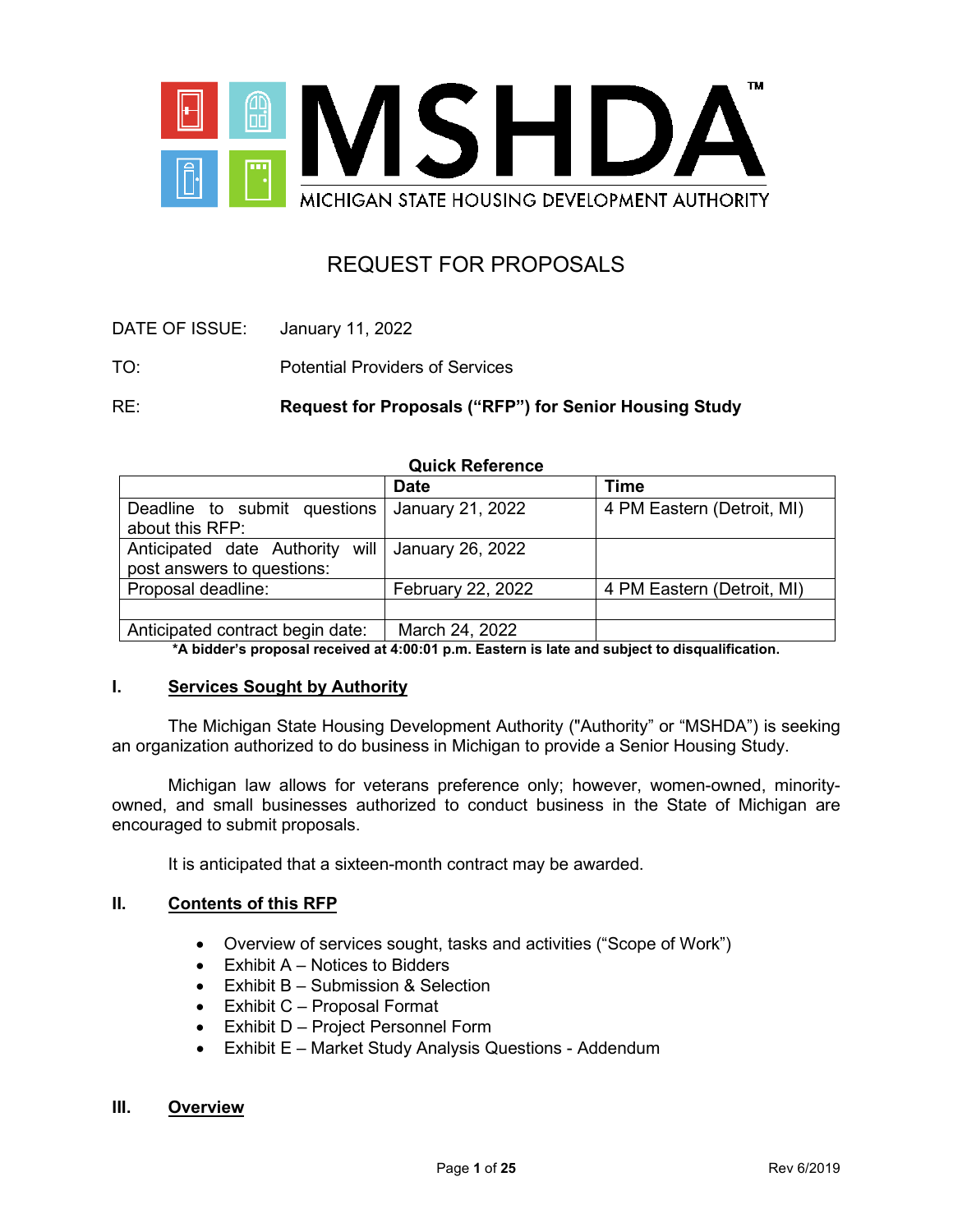There is currently a shortage of affordable senior rental housing in Michigan. This shortage, which includes both housing with senior services and independent living apartments, will surely worsen as the baby boomers continue to age. MSHDA'S Office of Market Research (OMR) is seeking a firm to conduct a study of senior rental housing that discusses the current shortage of senior rental housing in Michigan, provides insights into the obstacles to increasing the supply, and provides ideas for how the shortage can be mitigated.

The chosen research firm may be asked to work with an Advisory Committee comprised of experts in relevant fields and to participate in quarterly Committee meetings. Also, MSHDA may ask the contractor to conduct various presentations of the final report, possibly including one to the Authority's Board and one at MSHDA's annual housing conference. The final product should consist of a report that provides the information indicated in the Scope of Work in a way that can be understood by stakeholders from the housing industry, the aging community, social services agencies, policymakers, the public, and other interested parties. The final report should be delivered both as a PDF file and in hard copy consisting of 10 bound copies. An electronic copy of any public presentation materials should be provided as well.

MSHDA's OMR has conducted recent data analysis demonstrating that a senior rental housing shortage exists in Michigan. This research focuses primarily on the current demand, supply, and affordability of senior housing in the state. Please note that in order to avoid duplicating this previous work, the study MSHDA is seeking should draw (when feasible) on the data/analysis already available, while providing additional research and analysis as necessary to fulfill the requirements of the RFP. To view our research, please go to [www.Michigan.gov/HousingResearch](http://www.michigan.gov/HousingResearch) and see the Michigan Statewide Housing Needs Assessment and the Michigan Homeownership Study. The remaining methodology will be determined by bidders, unless noted in the RFP. While not required, surveys, interviews, and/or focus groups may be helpful for collecting some of the requested information.

# **IV. Objectives, Tasks & Activities**

**A. General Objectives.** To successfully perform the services described in Section III above, the selected contractor must meet the general objectives below. Bidders are encouraged to revise this scope of work in their proposals if they feel it would add value to the project, briefly explaining the reasoning behind any major modifications. MSHDA is also asking for an additional piece of research to be submitted separately from the main body of the report (in an addendum or a separate document) which addresses some specific questions related to the reviews of senior housing Market Studies submitted to the Authority as part of Low-Income Housing Tax-Credit applications. (See Exhibit E).

Please note that MSHDA would like this research to address the need for a broad spectrum of senior rental housing, including independent living apartments, rental housing with services, housing developments offering multiple levels of care, and other important current or potential rental types. ("Senior services" as used in this RFP include things like meals, housekeeping and laundry services, medication management, and help with activities of daily living.) However, is not seeking information about nursing homes or other medical facilities, unless it is germane to senior rental housing. Please also note that, while the focus of this research is the need for rental housing, homeownership may be addressed in the study where it impacts the demand for rentals.

The research should focus on senior housing that is affordable to low-and middle-income households. However, to the extent that market-rate housing impacts or explains the markets for affordable options, please include it. (Please note that MSHDA often funds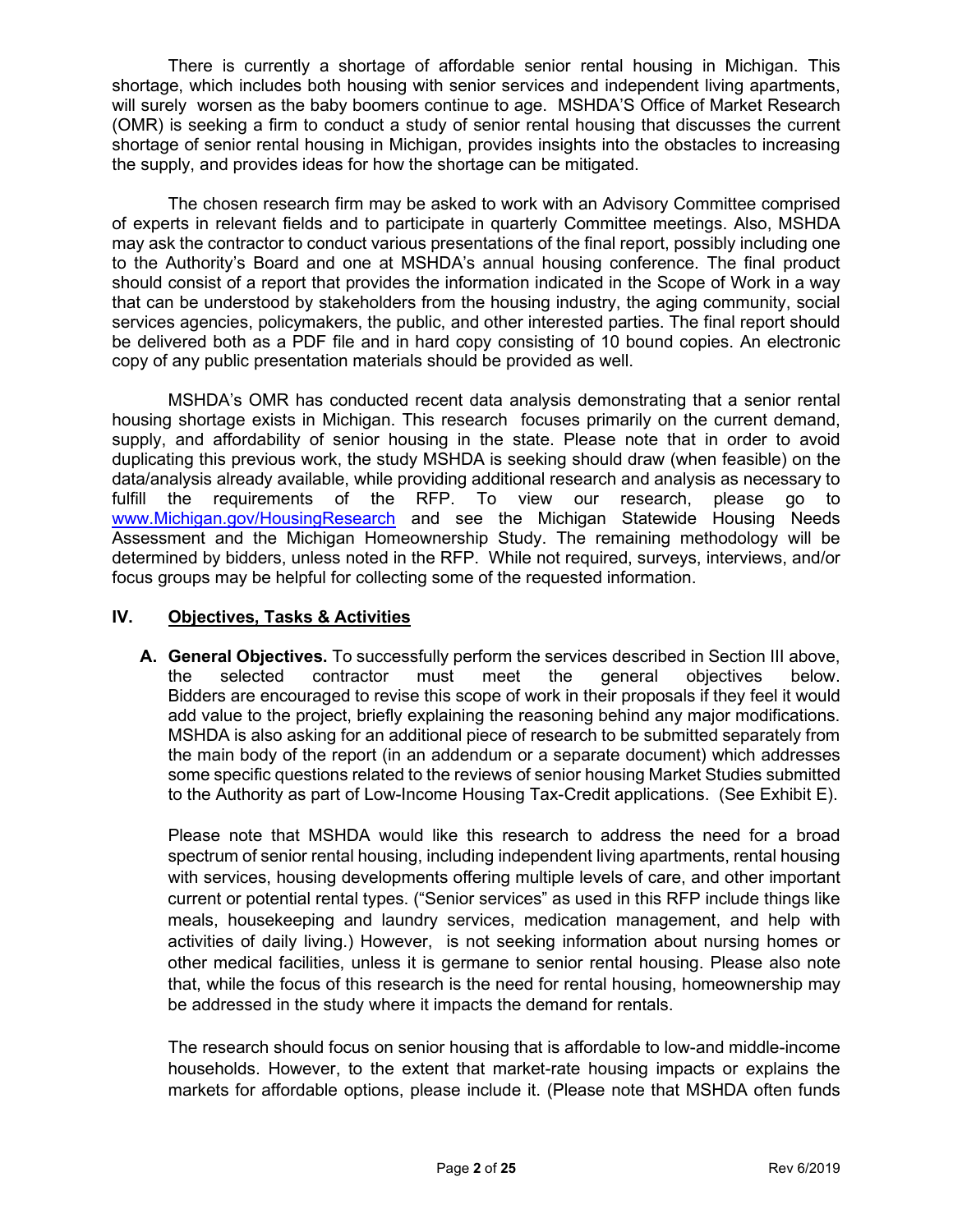housing with a combination of affordable and market-rate units.) MSHDA is further interested in an examination of seniors' housing needs by age group, as younger seniors tend to have different housing, accommodation, and service needs than older seniors. One suggested option is to use the following categories: Near Seniors (aged 55-64), Young Seniors (65-74), Middle Seniors (75-84), Oldest Seniors (85+ years). Finally, when we refer to "safe" or "appropriate" housing, it means housing which has the layouts, amenities, accessibility, safety features (grab bars, etc.), and other characteristics to allow seniors to age in place in their homes safely and comfortably.

- **B. Descriptive Data.** MSHDA would like the report's readers to have enough background on the state's current situation to understand the context in which the shortage of safe, appropriate, and affordable senior housing occurs. Therefore, this section should describe current and projected trends in Michigan's senior housing markets and document the extent of unmet rental housing demand. Much of the demographic, economic, and housing data can be found in MSHDA's existing research, as previously discussed. In addition to statewide data, please provide breakdowns for urban, suburban, and rural areas for those statistics for which this geographic breakdown is feasible.
	- **1. Demographics.** Major trends and conditions in the numbers of Michigan's senior households, such as current/future household distribution by age group, seniors as a percentage of the state's population and households, tenure (renting v. homeownership) and other major factors. Significant patterns pertaining to Michigan seniors by racial group, gender, and other underserved groups consistent with MSHDA's Guiding Principles. (See [https://www.michigan.gov/mshda/0,4641,7-141-](https://www.michigan.gov/mshda/0,4641,7-141-7559_46718---,00.html) [7559\\_46718---,00.html\)](https://www.michigan.gov/mshda/0,4641,7-141-7559_46718---,00.html). Provide five and ten-year projections of major demographic trends that might impact the need for or availability of affordable senior rentals in the future.
	- **2. Economic factors.** Major trends and conditions in income levels, income sources (pensions, Social Security, 401k, etc.), and household costs of Michigan seniors. Provide the composition of a typical senior budget (the amount/percentage of income typically spent on housing, food, health care, leisure, etc.), and how it varies by the age category of the senior. Provide information about the employment status of seniors by age category. Discuss the major economic trends that might impact housing availability/affordability into the future. How do the factors differ for underserved populations?
	- **3. Housing data.** Present data/information that can paint a picture of the overall current housing situation for Michigan seniors, including the tenure (the distribution of renters and owners) and tenure changes (owners moving to rentals, etc.). Please discuss how housing situations vary by seniors' racial group, gender, disability category, and other relevant category of underserved population. At a minimum, please provide the following of information to the extent that data is available:
		- a. **Renters.** Gross rent as a percentage of income, movership rates, availability of services, housing characteristics, percentages living in agerestricted and non-age restricted rentals.
		- b. **Homeowners.** Housing costs as a percentage of income for mortgaged and non-mortgaged households, movership rates, and average value of owner-occupied homes, and basic housing characteristics.
		- c. **Unmet Need.** An estimate of unmet need for affordable senior housing of all types now and projected 5 and 10 years into the future. Break unmet need down by age category. MSHDA is looking for a general idea of the amount unmet need; rough estimates of need levels or ranges of need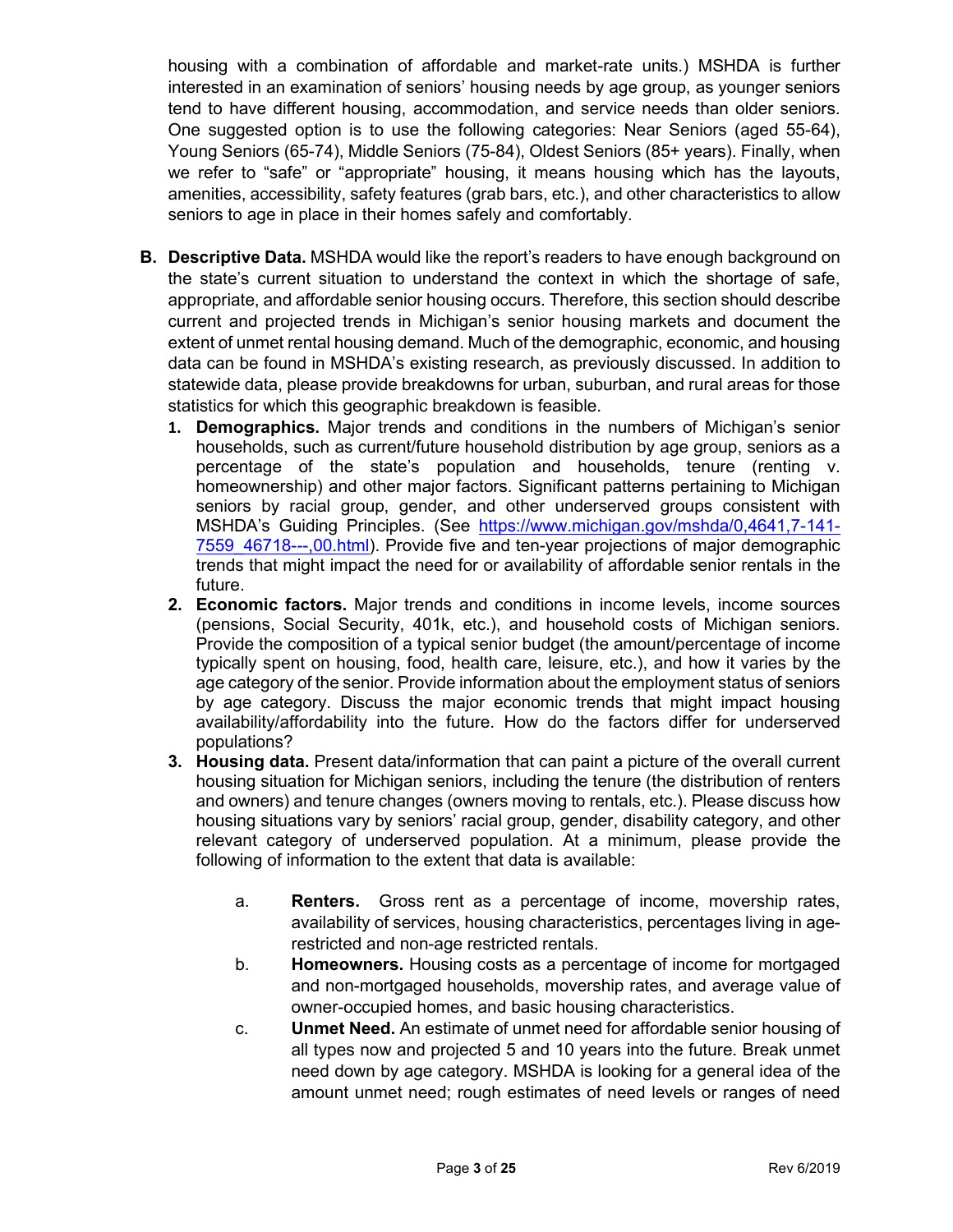will be sufficient. MSHDA's previous research may be of help with this section.

- d. **Rural Households**. The major demographic, economic, and housing indicators above, plus any others that the research firm deems important. Compare major indicators for rural households to those of urban and suburban households.
- **C. Understanding Senior Rental Housing in Michigan.** To better meet the need for safe and affordable senior housing, MSHDA is interested in learning more about the current housing options available to seniors. In this section, MSHDA is looking for an understanding of what housing types are currently offered, including such things as target markets, pricing structures, amenities, and building designs.

There are no commonly agreed upon definitions of senior rental housing categories in Michigan; therefore, bidders should define each type. Bidders are encouraged to use the following categories, which MSHDA has used in the past: "independent living" offering no meals or senior services, , "MSHDA Congregate Care" as defined below, "assisted living" offering meals, services and help with activities of daily living, and continuing care retirement communities ("CCRCs") offering multiple levels of care on one campus. MSHDA also funds a model of senior housing called "Congregate Care." These properties are age-restricted to households ages 55+ and offer a-la-carte 1 or more meals per day plus housekeeping services. These properties also offer transportation included in the rent. Residents pay a higher monthly rent, exclusive of a-la-carte services, than would be paid for a comparable rental that did not offer any optional services. Other categories may be added if it is useful.

For each category of rental housing in the report, please address the items below, noting any instances where data is not available. It may be helpful to contact a sample of different types of properties to gather some of the requested information.

# **1. Rental Housing Features, Cost, and Availability.**

- a. Describe each category of senior housing and discuss the typical target market or tenant profile that it might attract (younger, active seniors, or older seniors in need of daily assistance, for example, and income levels.) What is known about the average age of a resident in different categories of rental housing?
- b. If data is available, approximate the number of properties and units for each type and discuss their geographic distribution in the state (urban, suburban, rural).
- c. What are the typical price ranges for rent, services, meals, and any other major costs for the different product types?
- d. Discuss the affordability of senior rental housing to low-income and middle-income households, including differences in affordability by rental type. Address any social inequities in the availability of senior rental housing by racial group, gender, disability category, or other relevant category of underserved population.
- e. Discuss and quantify (if possible) the degree to which the supply of each rental type is sufficient to meet the future need. What types are in the greatest need now? In the next 5 years? 10 years? Specifically address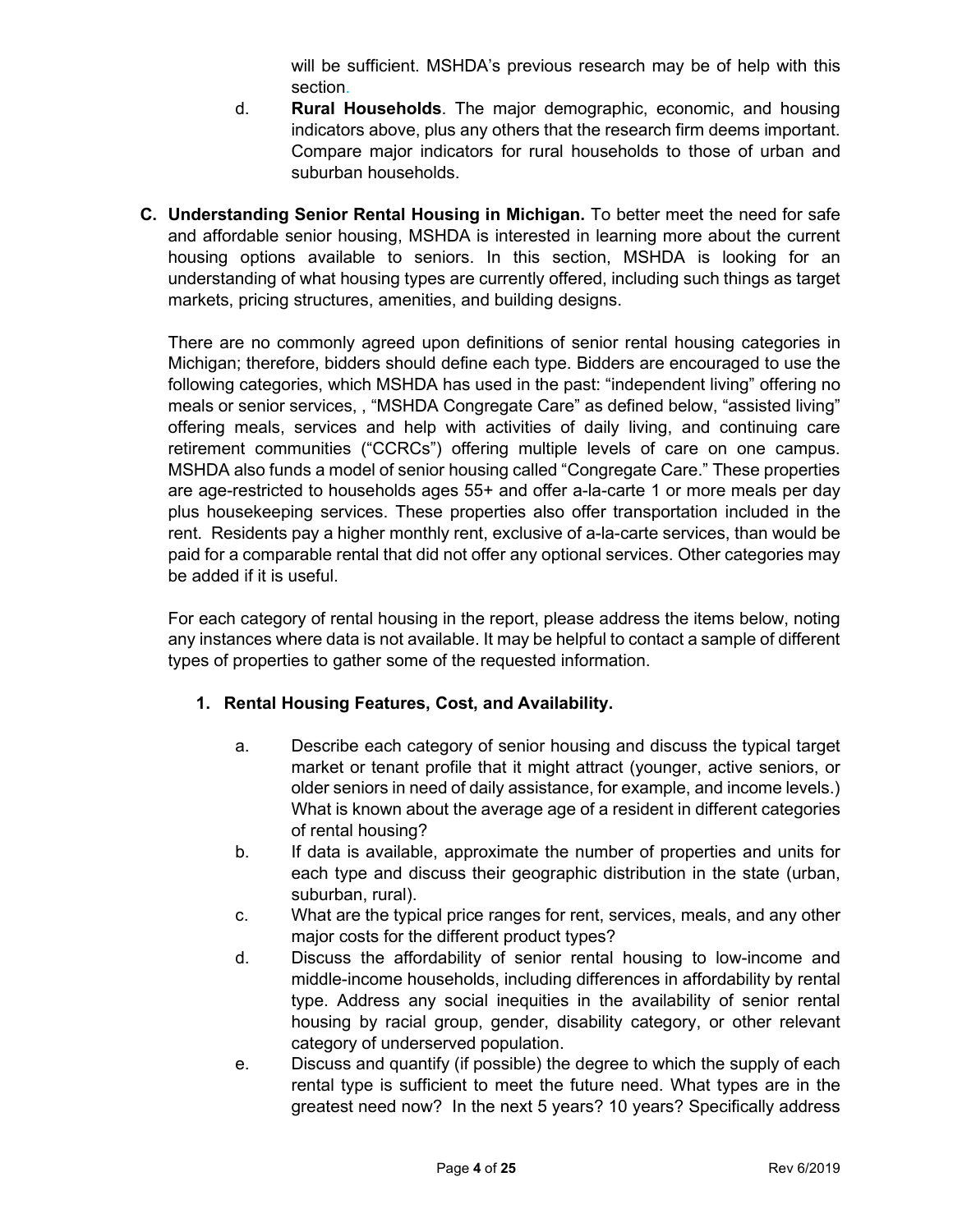the upcoming need for affordable housing with services, in light of the aging of the Baby Boom generation.

- f. Discuss the prevalence of senior housing with services in low-income areas.
- g. Many senior renters live in apartments that are not age-restricted to older households. What does existing research tell us about the numbers of seniors living in non-senior rentals? What is known about whether their needs for services are being met? If so, how?
- h. Looking at existing MSHDA housing, what is the breakdown between senior and non-senior housing? What percentage of affordable housing units for which MSHDA has granted a loan or tax credit allocation in the past five years has been for age-restricted housing? How has the mix of MSHDA senior vs. family (non-age-restricted) housing changed over time? (MSHDA can provide the raw data necessary for this item.)
- i. If there are other issues identified by the bidder that could add to our understanding of this topic, please discuss them.
- **D. Seniors Seeking Rental Housing.** Many seniors, both homeowners and renters, reach a point where they need or want to move from their current homes to senior rental housing. They may do this for a variety of reasons, such as need for services, seeking safety/security after the loss of a spouse, the desire for increased sociability, or the need to live closer to their adult children. MSHDA would like to get a better understanding of the challenges faced by seniors seeking senior living. We are interested the following questions and any others that bidders may feel are instructive:
	- What are the most common reasons for such relocations?
	- What challenges do seniors face when seeking affordable rental housing? How are these challenges different for homeowners and renters?
	- What are seniors looking for when making such housing decisions; what types of locations, services, and characteristics do they most need and want?
	- What role do family members typically play in such relocation decisions?
	- For homeowners, discuss the role that the proceeds of a home sale may play in the ability to afford senior rental housing. Discuss the challenges seniors might face in selling their homes when they plan to relocate to a rental setting. How could significant deferred maintenance on a home impact the owner's ability to afford a rental when depending on home-sale proceeds to pay rental costs?
	- Discuss the unique challenges that underserved households face when seeking affordable rental housing.
	- If there are other issues identified by the bidder that could add to our understanding of this topic, please discuss them.

**E. Rural Senior Housing.** MSHDA would like a better understand of the unique senior rental housing challenges in rural communities. Please address the following: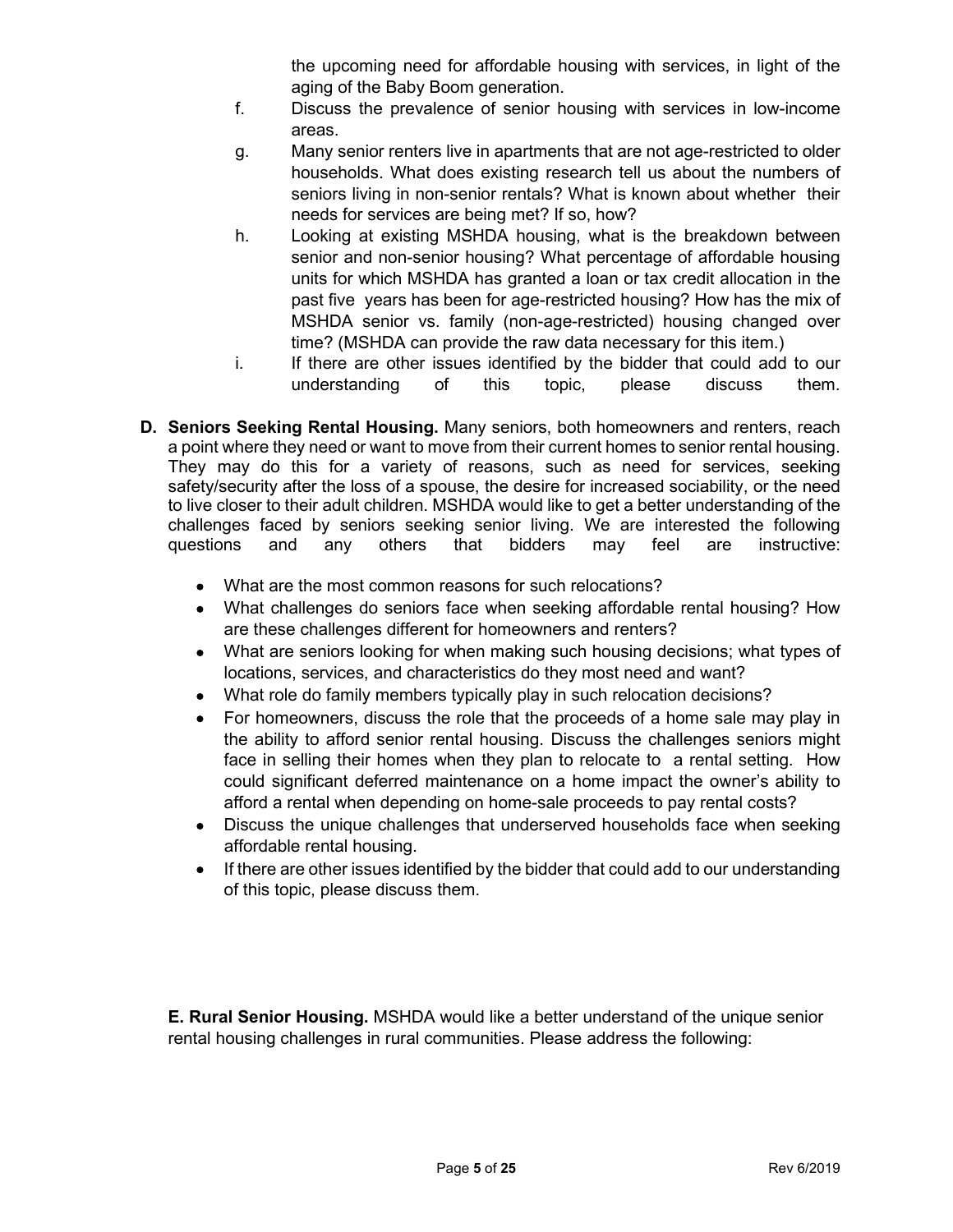- i. Describe the current housing situation of seniors in rural Michigan (tenure, housing cost burden, etc.). How does the housing cost burden differ for homeowners and renters? By age group?
- ii. What are the most important demographic, economic, and housing trends related to rural rental housing serving seniors? For those already living in rental properties, are they in age-restricted rentals vs. open-occupancy rentals?
- iii. To what extent are the care needs of rural seniors being met?
- iv. How common are rural assisted living facilities? Independent living apartments? What major trends are seen in the different types of senior housing in rural areas? Include, if available, data on the cost and availability of the different types of senior rental housing in rural areas.
- v. Estimate the unmet need for affordable age-restricted rental housing among seniors in rural areas, compare it to that of urban and suburban areas, and discuss the likely reasons for any differences.
- vi. Discuss how the small community size that inhibits economies of scale may impact the development of rural senior housing. Also address whether physical isolation from amenities and services (such as social services and health care) impacts the provision of service-assisted housing.
- vii. Address any social inequities in the availability of rural senior rental housing by racial group, gender, disability category, or other relevant category of underserved population.
- viii. If there are other issues identified by the bidder that could add to our understanding of this topic, please discuss them.

**F. Impediments.** The Authority is looking for an examination of the reasons behind the shortage of senior housing. The study should identify and explain key impediments to addressing senior housing needs and explore affordable housing policies, practices, and structural/systemwide factors that present obstacles. At a minimum, please address the specific issues below.

- **1. Senior Rental Housing**. Describe how issues related to rental markets (demand, supply, demographics, economic factors) might be problematic. Please include at least the following:
	- a. **Cost of Building and Operating Housing**. The role of cost factors (such as building costs of land, labor, and materials, and operating costs such as labor costs and management issues or other factors) in providing affordable senior housing.
	- b. **Services**. The costs, challenges, and risks related to the provision of senior services: service delivery challenges, labor issues, financing issues (particularly given that not all lenders will underwrite the cost of providing senior services), liability risks, others.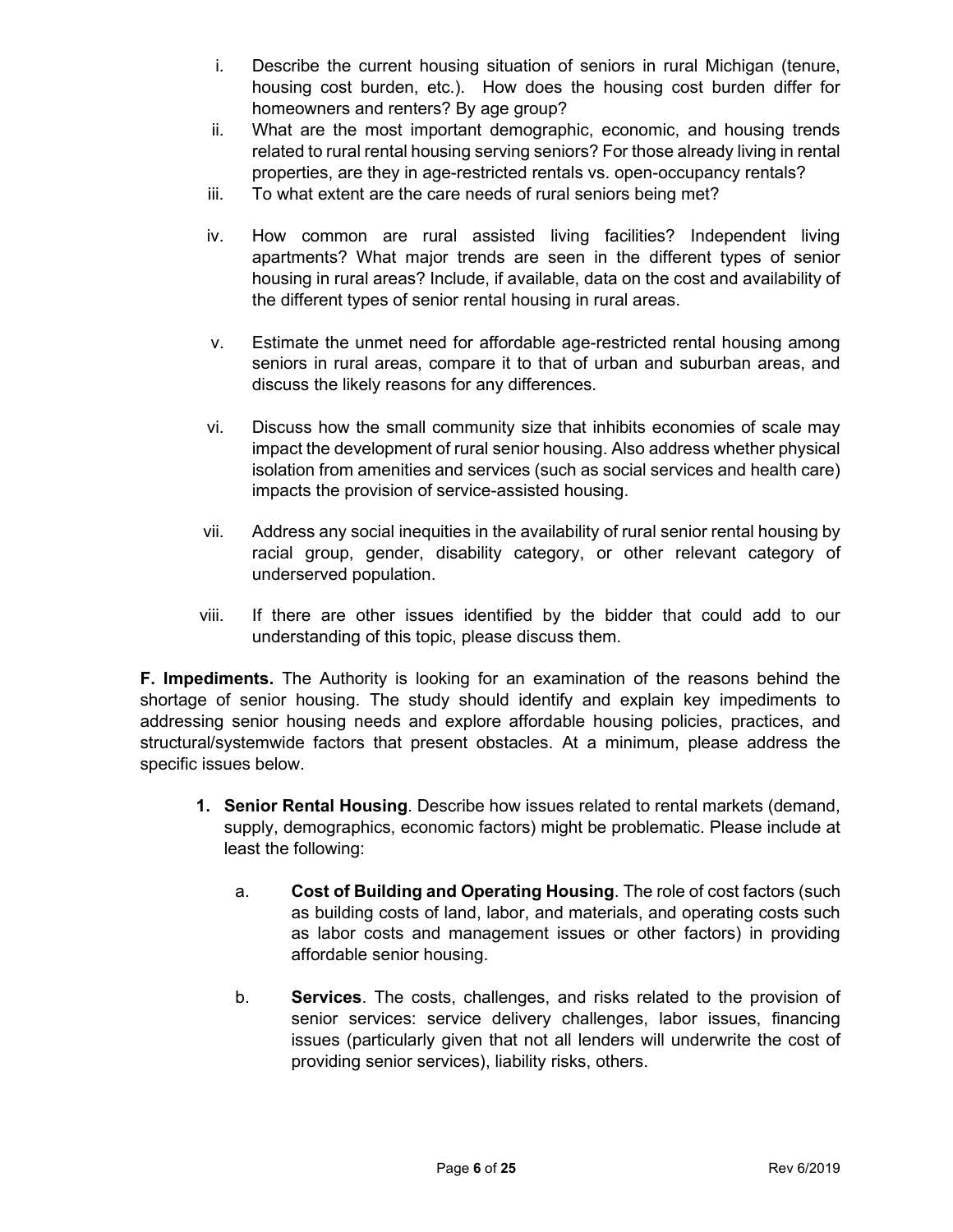- c. **Senior Rentals and Tax Credits.** This discussion should address the obstacles that developers may face when attempting to develop affordable senior housing with Low-Income Housing Tax Credits. Please address the issues related to senior housing both with and without services. At a minimum, please address the following:
	- i. The degree of local government support for affordable rental housing, including the willingness to grant tax abatement via Payments in Lieu of Taxes (PILOTs).
	- ii. Discuss issues pertaining to unequal access to affordable senior housing by persons of different by racial groups, gender, disability categories, or other relevant category of underserved population. Discuss the degree to which so-called "NIMBYism" plays a role in in local support for affordable senior housing.
	- iii. What local zoning and other regulatory barriers exist?
	- iv. What are the major obstacles that developers face when they seek to develop affordable senior properties with MSHDA funding? Address any impediments posed by the Authority's Qualified Allocation Plan (QAP), including the LIHTC point scoring or set asides, or other MSHDA policies and procedures.
	- v. What are the major obstacles that developers might face when they seek to develop affordable assisted living properties in Michigan under MSHDA's existing Affordable Assisted Living program?
	- vi. What types of impediments do seniors face when trying to find and pay for a senior rental? How might this experience differ for underserved populations? How do these impediments differ for younger seniors compared to older seniors?
	- vii. If there are other issues identified by the bidder that could add to our understanding of this topic, please discuss them.
- **2. Systemic Obstacles.** Discuss systemic, societal, cultural, economic, and other macro forces that may help explain the lack of sufficient affordable senior housing. Address the degree of willingness to prioritize public resources for senior housing and housing with services. Discuss the possible costs to individuals, families, health care systems, social services systems, and other facets of society of not providing adequate safe and affordable senior housing. If there are other issues identified by the bidder that could add to our understanding of this topic, please discuss them.
- **3. Other Obstacles**. Identify any other significant barriers to increasing the availability of affordable senior rental housing in Michigan.
- **G. Action Steps.** This section should provide the Authority with a toolbox of potential action steps which could be taken to lessen unmet senior housing demand. As a reminder,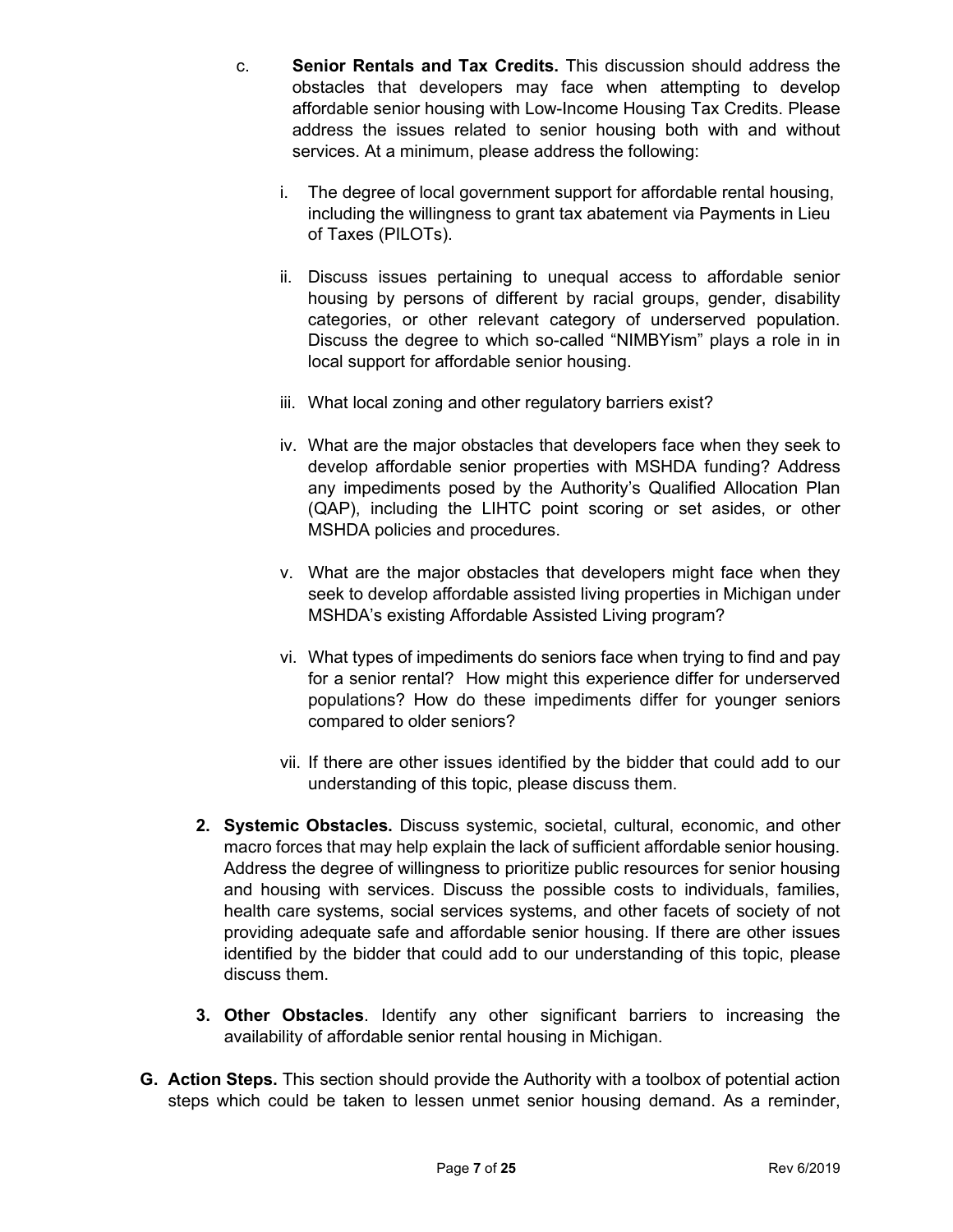MSHDA is not asking the contractor to recommend specific actions for the Authority to take, but simply provide a range of options to consider.

As part of this effort, MSHDA would like chosen research firm to examine unique or successful efforts made by affordable housing organizations across the nation. Specifically discuss any noteworthy tools used by other state Housing Finance Agencies to facilitate the development of senior housing, such as QAP scoring incentives, changes to program parameters, create uses of funding, or others. For any policies, programs, or procedures that the research firm feels might be beneficial in Michigan, discuss the benefits and obstacles related to implementing the action, and provide a general description of the processes and resources required to implement it. Also, please address the specific questions below.

- **1.** How can MSHDA help to increase the supply of different types of affordable rental housing (independent living, congregate, assisted living, others, etc.)?
- **2.** Are there any pots of funds that MSHDA has overlooked which could augment its rental programs to help increase the supply of senior housing?
- **3.** How could MSHDA better incentivize senior rental housing development through the QAP and other program parameters?
- **4.** How can MSHDA improve the equitable distribution of affordable senior housing among households regardless of race, gender, or other category of underserved population? How can MSHDA ensure that low-income areas are better served?
- **5.** Are there any notable new rental housing models for seniors emerging in the affordable arena?
- **6.** How can MSHDA modify its existing Affordable Assisted Living program to increase the supply of affordable assisted living facilities in Michigan? How can Medicaid waivers best be used to facilitate this type of development? Are there any sources of funding that have been overlooked? Please explore one or two existing programs used by other housing agencies in the Great Lakes region that have successfully paired Medicaid waivers with assisted living. What can MSHDA learn from their experience?
- **7.** What strategies might MSHDA consider in order to increase the supply of affordable rentals in rural areas? If the bidder deems it is useful, provide examples/case studies of ways that the obstacles providing senior housing with services in rural areas have been overcome.

# **MICHIGAN STATE HOUSING DEVELOPMENT AUTHORITY REQUEST FOR PROPOSALS**

# **EXHIBIT A**

# **NOTICE TO BIDDERS**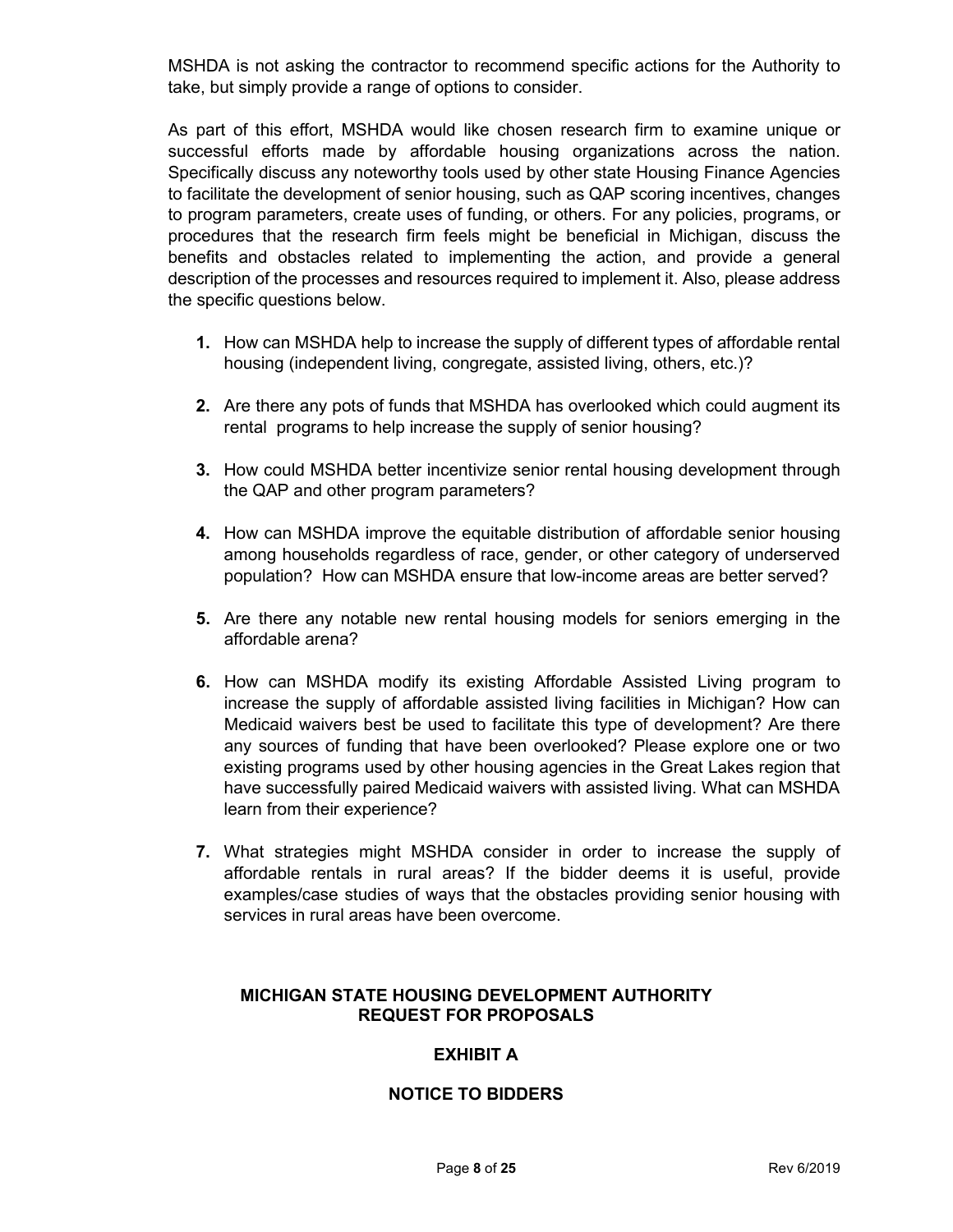# **I. Notifications to Bidders**

- **A. Revisions to RFP.** If, prior to the proposal deadline, the Authority deems it necessary to provide additional clarifying information, or to revise any part of the RFP, supplements or revisions will be provided to all Bidders who have indicated they will submit a proposal. Proposals will then be evaluated based on the terms and conditions of the RFP, any supplements or revisions to the RFP, and the answers to any written questions.
- **B. Organization Authorized to Transact Business in Michigan.** The Bidder must be either a Michigan entity (limited partnership, Limited Liability Company, for-profit corporation or non-profit corporation, etc.) or, if foreign, authorized to do business in the State of Michigan.

#### **Proposals from Sole Proprietors Will Not be Accepted**

Questions regarding specific requirements to transact business in the State of Michigan should be referred to or otherwise contact the Michigan Department of Licensing and Regulatory Affairs, Corporations, Securities & Commercial Licensing Bureau at:

[http://www.michigan.gov/lara/0,4601,7-154-61343\\_35413---,00.html.](http://www.michigan.gov/lara/0,4601,7-154-61343_35413---,00.html)

- **C. Minimum Internet/Technological Capabilities.** The Bidder must have phone, internet, and e-mail access. Internet and e-mail access must be adequate to allow the Bidder to receive, download and upload data, files and attachments from Authority staff. (Current state standards are limited to a functional size of 20 MB).
- **D. Limits on Liability & Indemnification.** The Bidder must review and acknowledge that the Authority will require the Bidder to satisfy the following requirements prior to the execution of a contract with the Authority. If the Bidder has objections, please provide an explanation with your proposal outlining the objection.

If awarded a contract, the Bidder agrees to:

- **1.** Indemnify, defend and hold harmless the Authority, its Board, officers, employees and agents, from and against all losses, liabilities, penalties, fines, damages and claims (including taxes), and all related costs and expenses (including reasonable attorneys' fees and disbursements and costs of investigation, litigation, settlement, judgments, interest and penalties), arising from or in connection with any of the following:
	- **a.** any claim, demand, action, citation or legal proceeding against the Authority, its employees and agents arising out of or resulting from (1) the services provided ("Services") or (2) performance of the Services, duties, responsibilities, actions or omissions of the Bidder or any of its subcontractors under an awarded contract.
	- **b.** any claim, demand, action, citation or legal proceeding against the Authority, its employees and agents arising out of or resulting from a breach by the Bidder of any representation or warranty made by the Bidder in an awarded contract.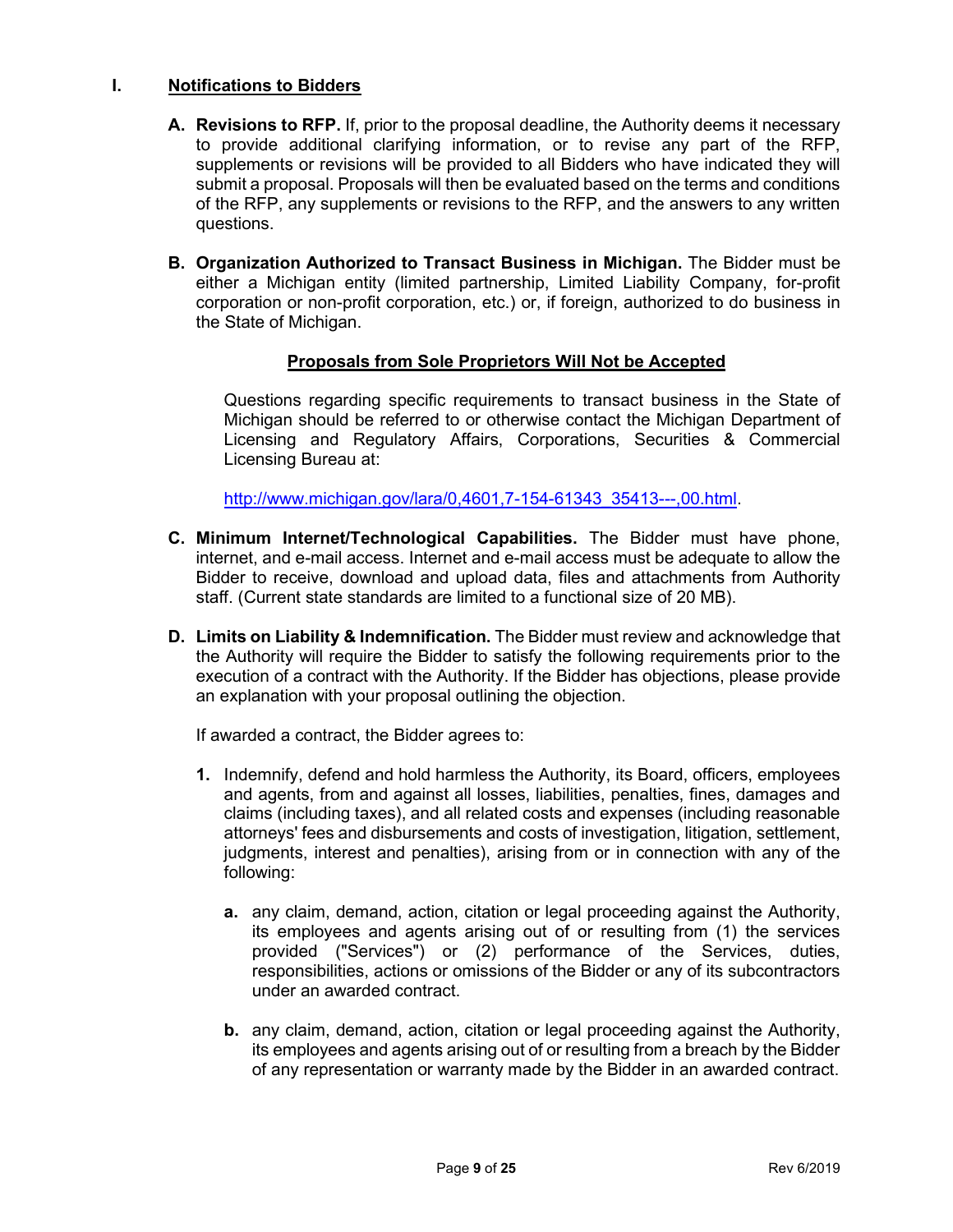- **c.** any claim, demand, action, citation or legal proceeding against the Authority, its employees and agents arising out of or related to occurrences that the Bidder is required to insure against as provided for in an awarded contract.
- **d.** any claim, demand, action, citation or legal proceeding against the Authority, its employees and agents arising out of or resulting from the death or bodily injury of any person, or the damage, loss or destruction of any real or tangible personal property, in connection with the performance of services by the Bidder, by any of its subcontractors, by anyone directly or indirectly employed by any of them, or by anyone for whose acts any of them may be liable; provided, however, that this indemnification obligation shall not apply to the extent, if any, that such death, bodily injury or property damage is caused solely by the negligence or reckless or intentional wrongful conduct of the Authority.
- **e.** any claim, demand, action, citation or legal proceeding against the Authority, its employees and agents which results from an act or omission of the Bidder or any of its subcontractors in its or their capacity as an employer of a person.
- **f.** any action or proceeding threatened or brought against the Authority to the extent that such action or proceeding is based on a claim that any piece of equipment, software, commodity or service supplied by the Bidder or its subcontractors, or the operation of such equipment, software, commodity or service, or the use or reproduction of any documentation provided with such equipment, software, commodity or service infringes any United States or foreign patent, copyright, trade secret or other proprietary right of any person or entity, which right is enforceable under the laws of the United States.
- **E. Michigan Freedom of Information Act.** All documents submitted to the Authority are subject to the Michigan Freedom of Information Act ("FOIA"). In the event a request for submitted documents is made to the Authority, the Authority's FOIA Coordinator will redact or withhold information and/or documents that are exempt from disclosure under FOIA. *See MCL 15.243 et seq.* Please note that any requests by non-MSHDA personnel to review proposals will be denied until the deadline for submission of the bids has expired. *See MCL 15.243(1)(i).*

# **Please submit FOIA requests to the Authority as follows:**

**MSHDA FOIA Coordinator c/o Legal Affairs Email: [MSHDA-FOIA@michigan.gov](mailto:MSHDA-FOIA@michigan.gov)**

- **F. Preferences.** Michigan law accommodates some bidder preferences:
	- **1.** Michigan Based Business
		- All other things being equal, the state of Michigan must give preference to products manufactured or services offered by Michigan-based firms. See MCL Section 18.1261 (http://legislature.mi.gov/doc.aspx?mcl-18-1261) and Section 18.1268 (http://legislature.mi.gov/doc.aspx?mcl-18-1268).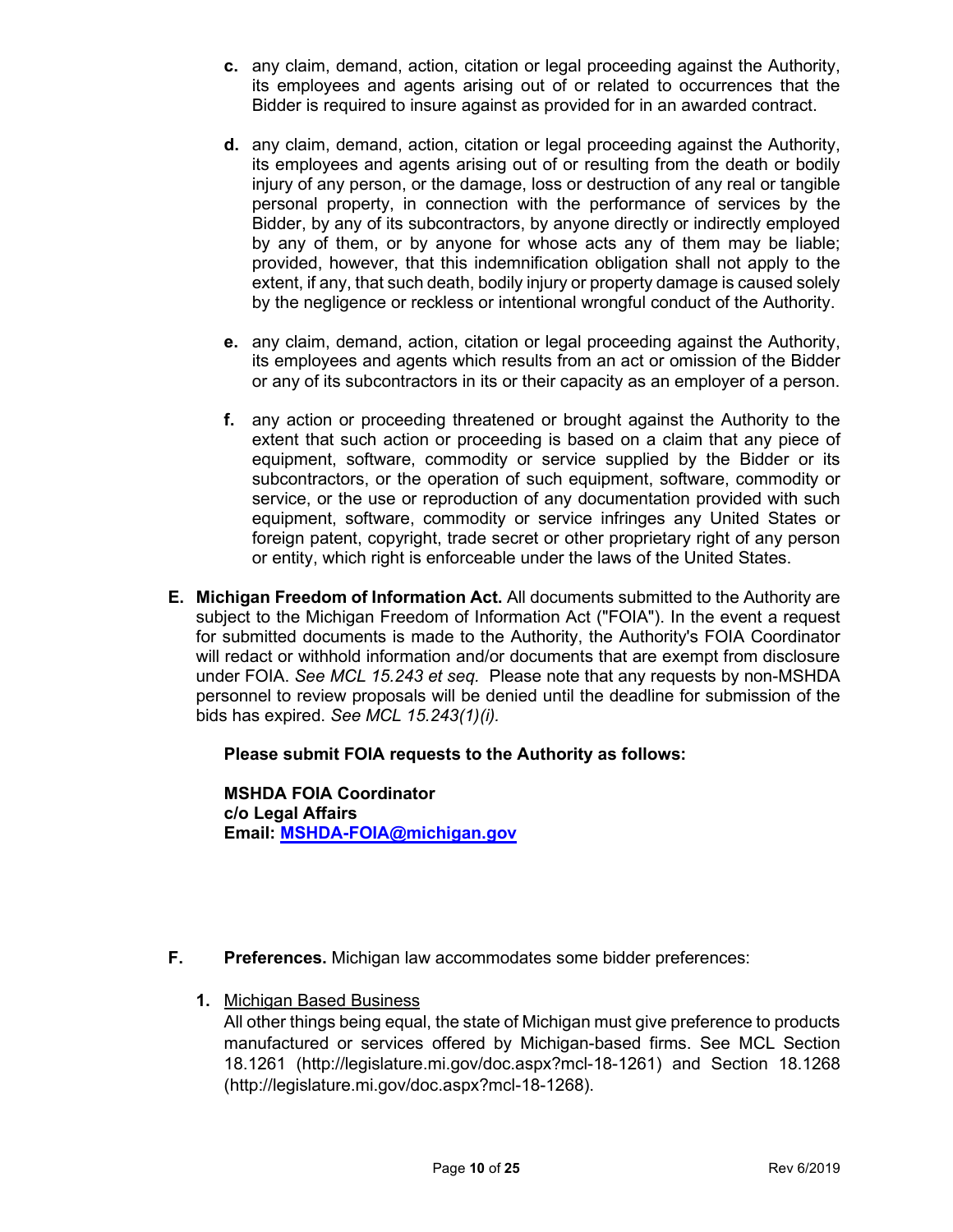**2.** Geographically-Disadvantaged Business

All other things being equal, the state of Michigan must give preference to products manufactured or services offered by a Geographically-Disadvantaged Business Enterprise. It is the goal of the State that 3% or more of contract payments each state fiscal year will be made to certified Geographically-Disadvantaged Business Enterprises by the 2022-23 fiscal year. See Executive Directive 2019-08 (https://www.michigan.gov/whitmer/0,9309,7387-90499\_90704-486613-- ,00.html).

**3.** Qualified Service-Disabled Veteran-Owned Businesses

It is the goal of the State to award 5% of total state expenditures for construction, goods, and services to qualified service-disabled veteran-owned businesses. The State provides a 10% pricing preference for businesses owned by qualifieddisabled veterans. See MCL Section 18.1241 (http://legislature.mi.gov/doc.aspx?mcl-18-1241) and Section 18.1261 (http://legislature.mi.gov/doc.aspx?mcl-18-1261).

- **G. Submissions Subsequent to Award**. As part of an awarded contract, the selected contractor will be required to review and provide and/or acknowledge additional documents including but not limited to:
	- W-9 Request for Taxpayer Identification Number and Certification.
	- Proof of proper insurance coverage.
	- Retiree Rehire Certificate, if necessary.
- **H. Insurance Coverage.** The Bidder must maintain and provide evidence, satisfactory to the Authority, of the following minimum insurance coverage:
	- **1.** General Liability Insurance for \$1,000,000 with the Authority shown as additional insured;
	- **2.** Errors and Omissions Insurance for \$1,000,000 for each occurrence and \$1,000,000 annual aggregate;
	- **3.** Worker's Compensation Insurance (if required under state law). Any citing of a policy of insurance must include a listing of the States where that policy's coverage is applicable.
	- **4.** If required by the Authority, Cyber Security Insurance for \$1,000,000.
- **I. Payments to Pensioned Retirees.** 2007 PA 95, MCL 38.68c requires retirees of the State Employees Retirement System ("Pensioned Retirees") who become employed by the State either directly or indirectly through a contractual arrangement with another party on or after October 1, 2007 to forfeit their respective state pensions for the duration of their reemployment. **Accordingly, any pensioned retiree who provides or renders services pursuant to the contract for which bids will be made under this RFP shall be required to forfeit his or her pension during the term of the contract.**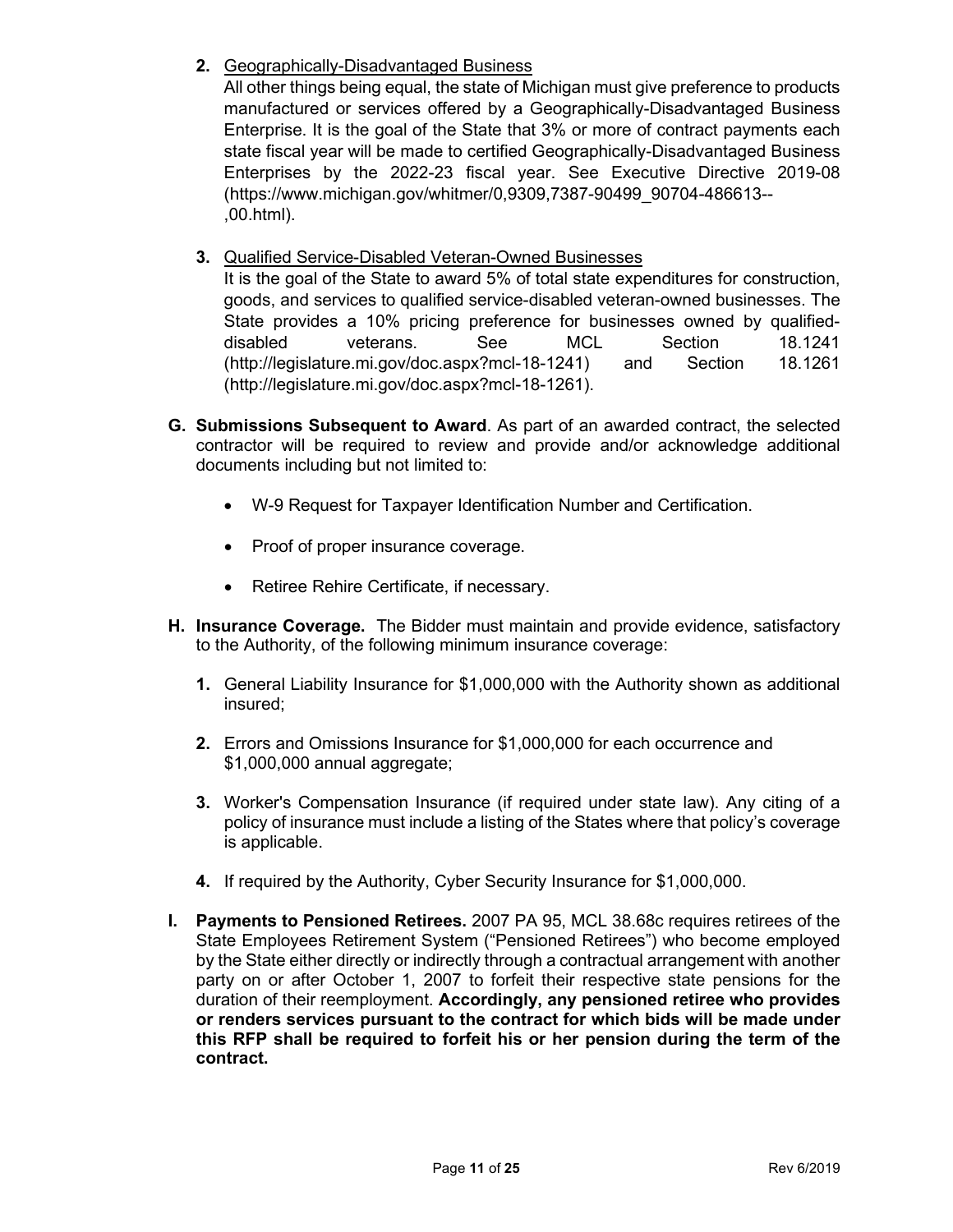Proposals must acknowledge and confirm whether pensioned retirees will render services under the contract being sought through this RFP. If the Bidder intends to use a pensioned retiree, the Bidder must submit written confirmation from the pensioned retiree that he or she agrees to forfeit his or her pension during the term of the contract, if awarded. If awarded a contract, the Bidder must submit a copy of the pensioned retiree's directions to the State of Michigan's Office of Retirement Services ("ORS") to withhold the retiree's pension payments until the end of the contract term by having the pensioned retiree complete a Retiree Rehire Certificate. A copy of the Retiree Rehire Certificate will be required to be submitted prior to executing an awarded contract.

**J. Contract Award Approvals.** Prior to executing an awarded contract, the Authority must seek and obtain Michigan Civil Service approval. The required forms will be submitted to Civil Service prior to the Authority's Board approval.

Contracts that equal or exceed \$45,000 must be approved by the Authority's Board. Thereafter, an awarded contract will be forwarded to the selected Bidder with instructions to review and sign it. Upon receiving the signed contract, the Authority's Procurement Office will submit the contract to a duly authorized signatory for final execution on behalf of the Authority. One fully executed contract will then be returned to the selected contractor.

- **K. Commencement of Work.** Project work shall not commence until execution of a project contract. The selected contractor shall not proceed with performance of the project work or incurring of project costs until both parties have signed the project contract to show acceptance of its terms and conditions.
- **L. Project Control.** The selected contractor will carry out this project under the direction and control of the Authority and its designated Contract Administrator.
- **M. Applicable Laws.** The selected contractor will be required to comply with all Michigan and federal laws, as well as acquire any permits or permission-related documents to provide services being sought.

**Rest of Page Intentionally Left Blank**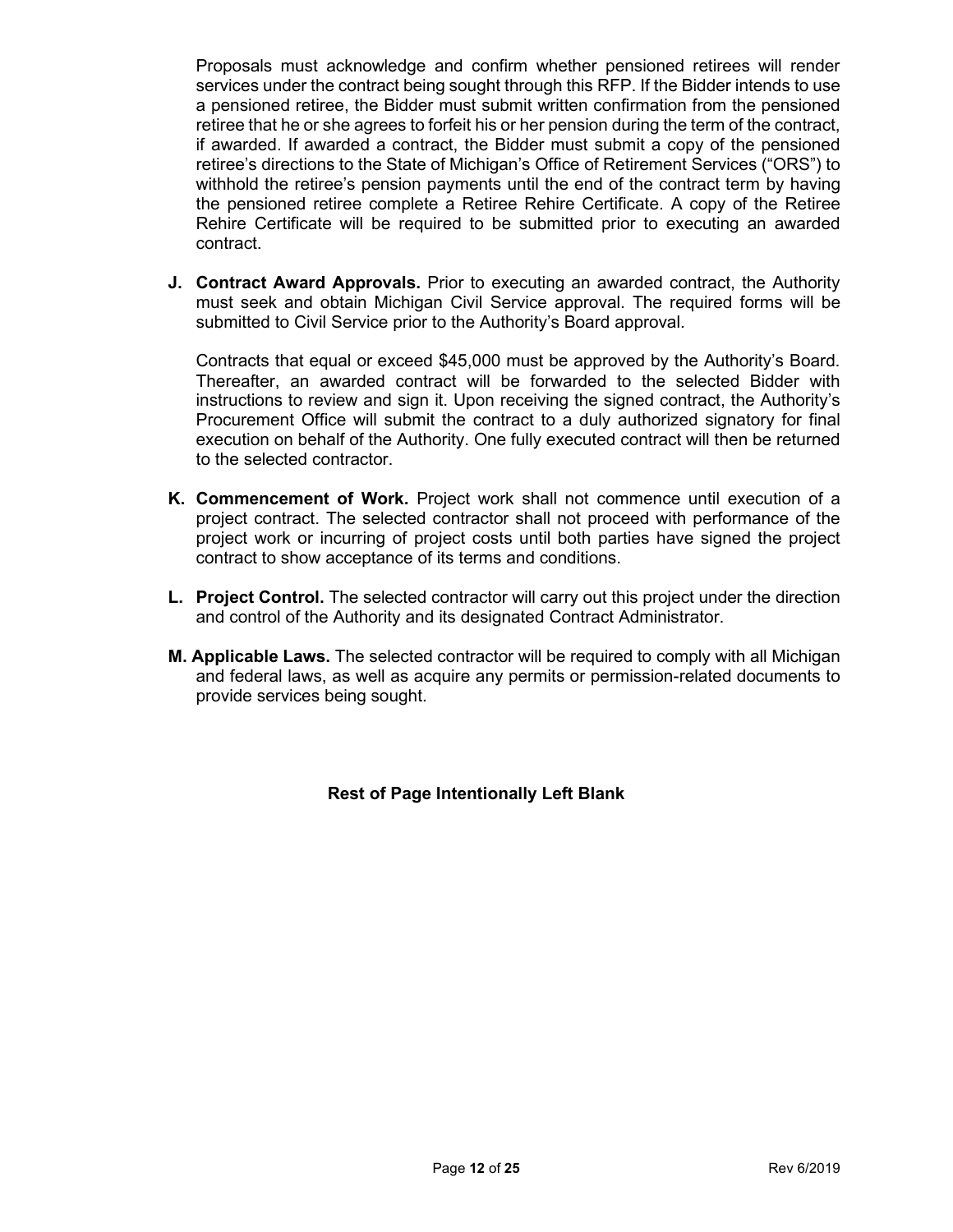## **MICHIGAN STATE HOUSING DEVELOPMENT AUTHORITY REQUEST FOR PROPOSAL**

# **EXHIBIT B**

### **SUBMISSION & SELECTION**

#### **I. Submission of Questions**

- To ensure a fair and impartial process, the Authority's Procurement Office will *only* address on time and properly submitted questions.
- Phone calls involving the RFP or related questions will not be accepted. Firms submitting bids shall not contact any Board members or Authority staff.
- All questions and answers related to this RFP will be supplied to Bidders that submitted questions, and/or to organizations providing the Procurement Office with notification of intent to submit a proposal.
- **A. Due Date.** Submit all questions regarding the RFP via email by *January 21, 2022* at **4 p.m.** Eastern Time (Detroit). Submissions received at 4:00:01 p.m. Eastern is late and subject to disqualification.

Responses to properly submitted questions will be posted on or around *January 26, 2022*. The Authority will hold no other question sessions or bidder's conferences.

**B. Delivery of Proposal.** Address questions using the subject line **Senior Housing Study** to:

# **MSHDA-Procurement@michigan.gov**

*Confirmation of Delivery.* The Procurement Office will verify receipt of email and questions to the Bidder within 24 hours. If Bidder has not received verification, the Bidder should verify the email address provided above (i.e., no spaces; hyphen between "MSHDA" and "Procurement") and resubmit an email asking for verification.

#### **II. Submission of Proposal**

- Submitted proposals must respond to and address the tasks, activities, listed requirements and questions outlined in the Scope of Work of this RFP and its attached and incorporated exhibits.
- The Authority shall not be liable for any costs that a Bidder may incur while preparing a proposal.
- The Authority shall not be liable for any costs that a Bidder may incur prior to the complete execution of a contract.
- If the Authority enters into a contract, the Authority's consideration (payment) shall be limited to the term of the contract.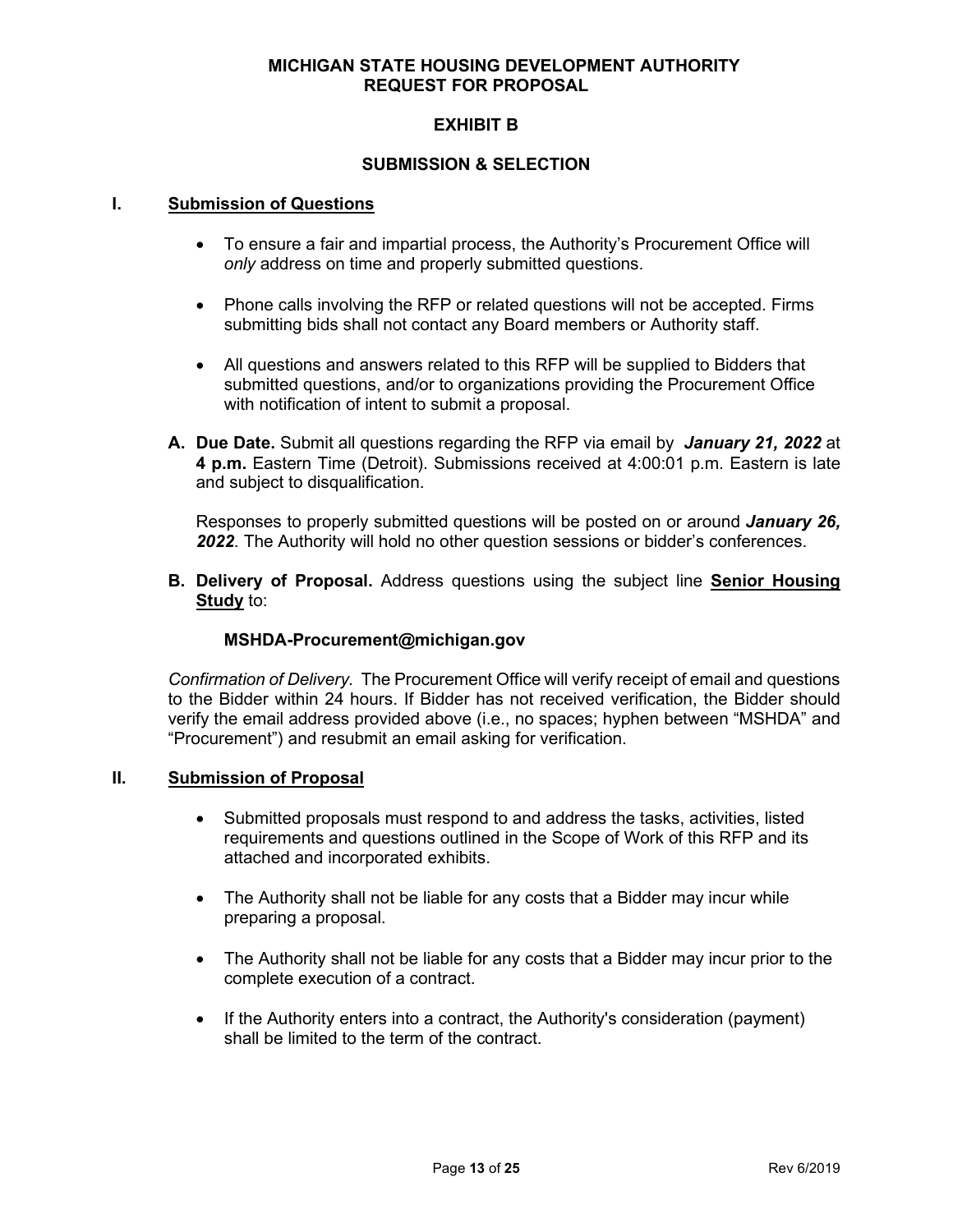- **A. Due Date.** Proposals responding to this RFP are due *February 22, 2022* at **4 p.m.** Eastern Time (Detroit). Submissions received at 4:00:01 p.m. Eastern is late and subject to disqualification.
	- **B. Originals and Copies.** Submit **one (1) .pdf** version of a proposal via email outlining how the Bidder will provide the activities / services described in the Scope of Work.
	- **C. Delivery of Proposal.** Direct all deliveries to:

# **MSHDA-Procurement@michigan.gov**

*Confirmation of Delivery.* The Procurement Office will verify receipt of email and proposal to the Bidder within 24 hours. If Bidder has not received verification, the Bidder should verify the email address provided above (i.e., no spaces; hyphen between "MSHDA" and "Procurement") and resubmit an email asking for verification.

#### **III. Selection of Proposal**

The selection of a proposal shall be subject to a review by the Authority's Legal Affairs Division concerning conflicts of interest and/or participation in Authority programs by the Bidder, its officers, employees, subcontractors or independent contractors.

**A. Selection Criteria.** The Authority will select the proposal based on Selection Criteria listed below:

| 1. | Skills and Experience: Experience in collecting, analyzing<br>and explaining housing, economic, demographic, or other<br>public data to provide objective policy analysis. Such<br>knowledge/experience specific to senior citizens is<br>beneficial, but not required for contractors, as it may be<br>provided via subcontractors. Also, the skills and experience<br>of both project manager(s) and supporting staff will be<br>considered. | 40  |
|----|------------------------------------------------------------------------------------------------------------------------------------------------------------------------------------------------------------------------------------------------------------------------------------------------------------------------------------------------------------------------------------------------------------------------------------------------|-----|
| 2. | Project Management: Degree of experience in successfully<br>managing projects of similar size and scope to the one<br>proposed.                                                                                                                                                                                                                                                                                                                | 20  |
| 3. | Communication skills: We will assess the following<br>attributes of the proposal and any other written<br>communications: organizational skills, quality/clarity of<br>writing, the ability to follow the requirements in the RFP,<br>attention to detail, and completeness.                                                                                                                                                                   | 20  |
| 4. | Project feasibility: The degree to which the proposed<br>methodology, staffing, and time frames for performing<br>services are likely to meet the needs of the project. Also,<br>the reasonableness of the fee given the scope of work.                                                                                                                                                                                                        | 20  |
|    | <b>Total Possible Points</b>                                                                                                                                                                                                                                                                                                                                                                                                                   | 100 |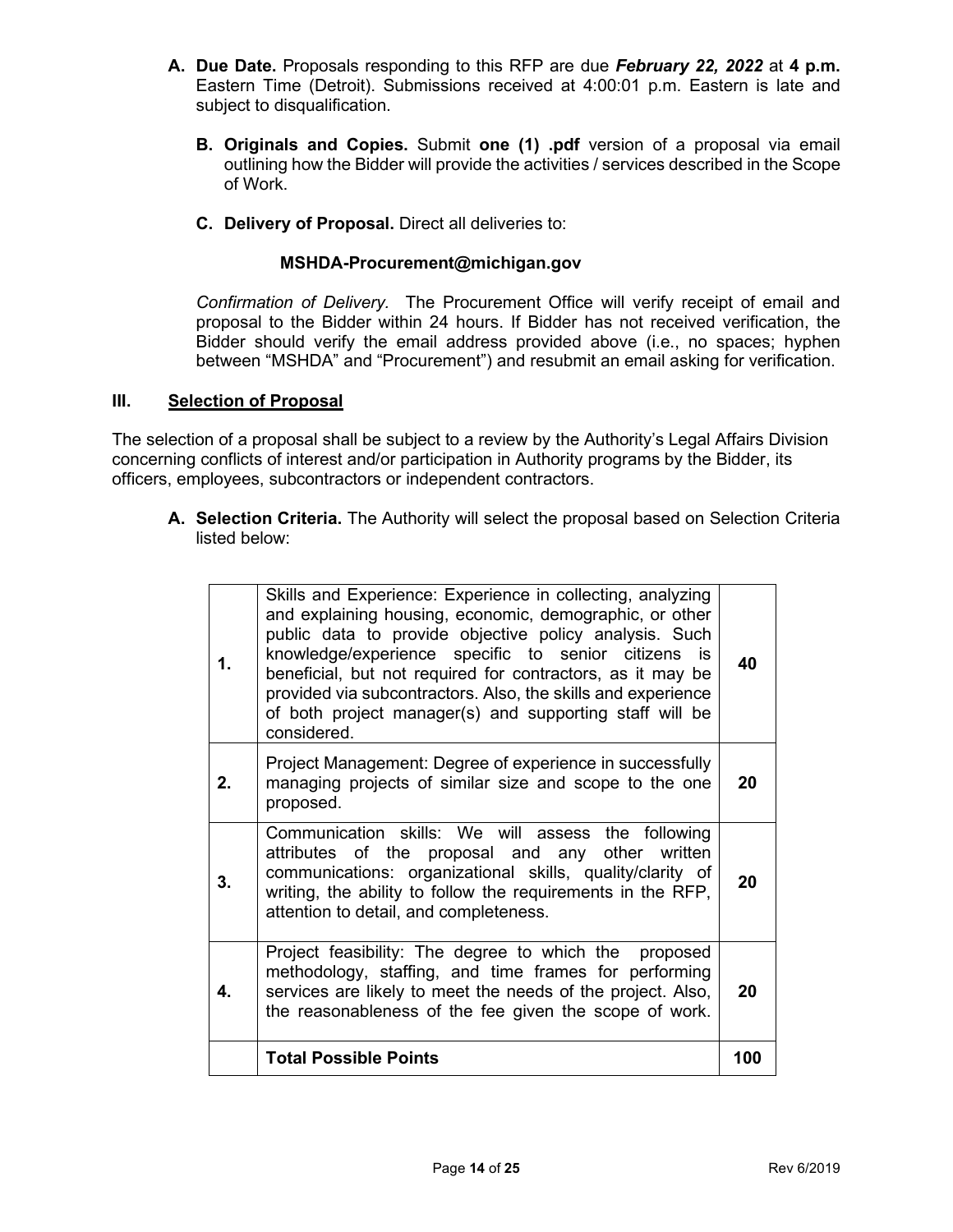Proposals receiving **80** or more technical evaluation points will have pricing evaluated and considered for award.

*Note:* The Authority will utilize all Bidder information to determine the best value for the services sought, and is not obligated to accept the lowest price proposal.

- **B. Proposal Selection.** The Authority's review may take up to four weeks after the closing date for submitting proposals. The Authority anticipates notifying the selected contractor on or about *March 17, 2022* via e-mail and posting on the Authority's website; however, the selection and final notice of award will be contingent on approval by the Michigan Civil Service Commission and the Authority's Board.
- **C. Cancellation of Selected Proposal.** The selection of a proposal by the Authority may be cancelled at any time prior to the complete execution of a contract. If the Authority cancels its selection of a proposal, the Authority may repost this or a similar RFP and re-seek proposals. Reasons for canceling the selected proposal may include, but are not limited to, the following:
	- **1.** Refusal of Department of Civil Service to process required forms.
	- **2.** Refusal of duly authorized Authority signatory to execute the contract.

# **Rest of Page Intentionally Left Blank**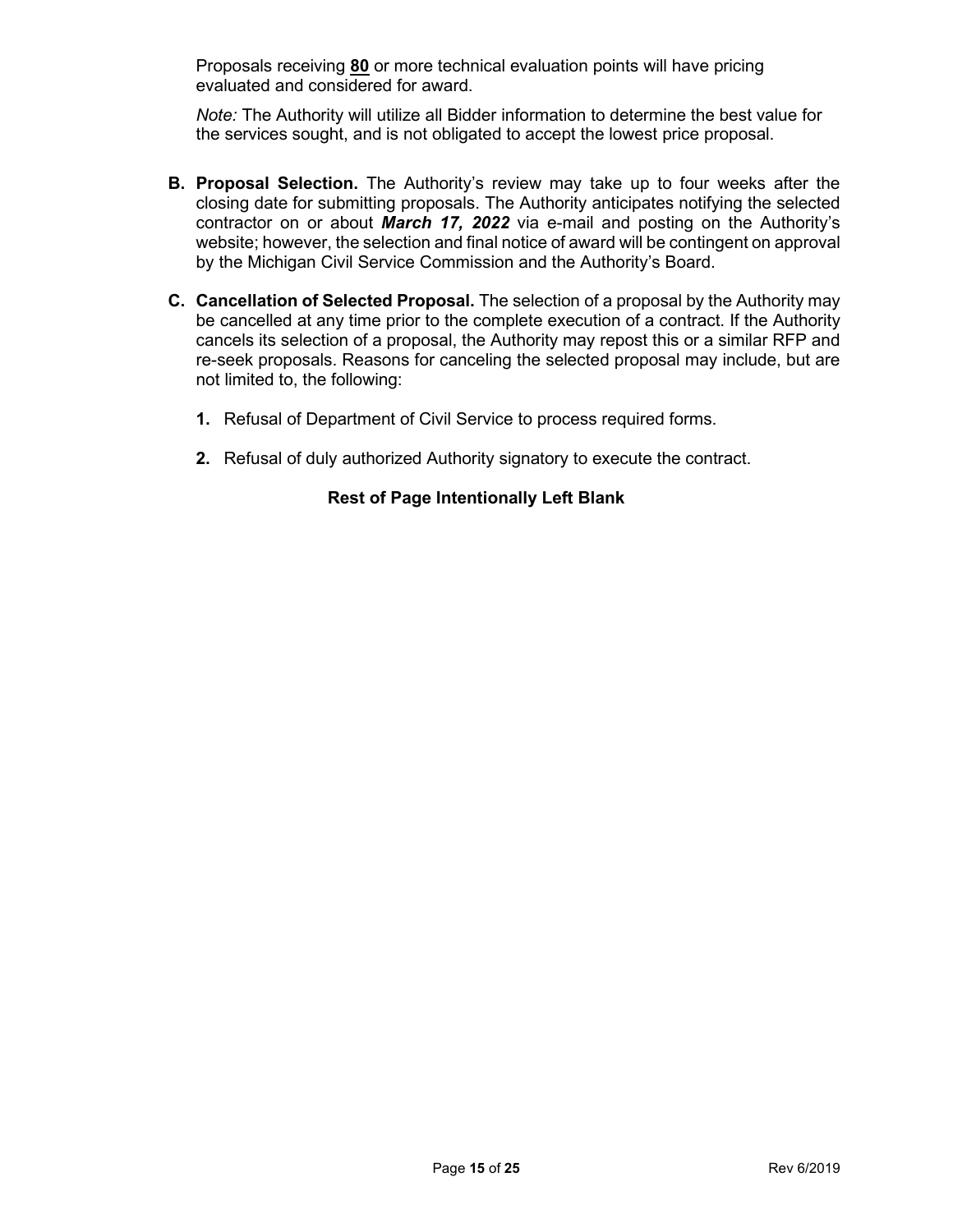## **MICHIGAN STATE HOUSING DEVELOPMENT AUTHORITY REQUEST FOR PROPOSAL**

# **EXHIBIT C**

#### **PROPOSAL FORMAT**

#### **I. Overview**

- Proposals must be submitted in the format described in this Exhibit C as outlined below.
- There should be no attachments, enclosures or exhibits other than those considered by the Bidder to be essential to a complete understanding of the proposal.
- Each section must be clearly identified with appropriate headings and/or table of contents.
- The proposal should be clear, accurate, and complete, with sufficient detail to enable the Authority to evaluate the services and methods proposed.

#### **II. Headers and Contents**

Proposals not including requested information may be viewed by the Authority as nonresponsive and not considered further. Bidders are strongly encouraged to review their proposals prior to submission to ensure that all requested information is included.

#### **A. Company Background Information.**

- **1.** Legal business name and address.
	- [Name] [Street Address] [City, State, Zip] [Phone Number] [Website address]
- **2.** The type of entity (e.g., Michigan corporation, Michigan nonprofit corporation, Michigan limited liability company, foreign).

*Note*: Prior to contract execution, the selected contractor will be required to provide proof of authorization to conduct business in the State of Michigan.

- **3.** Any applicable "Doing Business As" names.
- **4.** Any branch office, or name and address of registered agent, if applicable.
- **5.** Legal business name of any applicable parent company, and its address.
- **6.** State your business is incorporated in.
- **7.** Number of years in business and number of employees.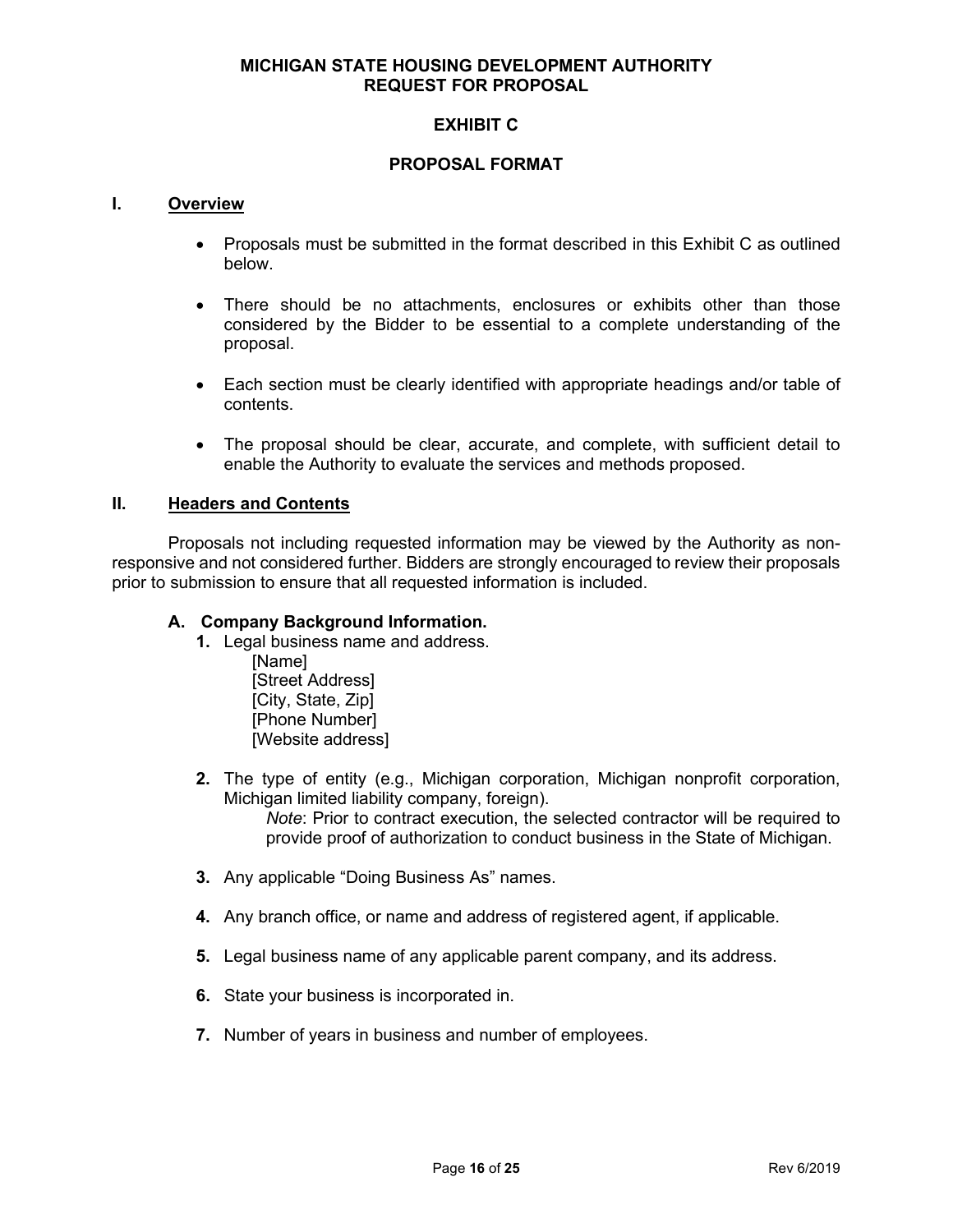**8.** Has there been a recent change in the organizational structure (e.g., management team) or a change of control (merger or acquisition)?

(Yes / No)

If Yes, why and how has it affected your company?

**9.** Has your company ever been debarred, suspended, or otherwise disqualified from bidding, proposing, or contracting with any governmental entity, including the State?

(Yes / No)

If Yes, provide the date, governmental entity, and details surrounding the action.

**10.** Has your company ever been sued by the State of Michigan?

(Yes / No)

If Yes, provide the date, case caption, case number, and identify the court that the case was filed in.

**11.** Has your company ever sued the State of Michigan?

(Yes /No)

If Yes, provide the date, case caption, case number, and identify court that case was filed in.

**12.** Within the past five (5) years, has your company defaulted on a government contract, or been terminated for cause by any governmental entity, including the State?

(Yes / No)

If Yes, provide the date of action, contracting entity, type of contract, and details surrounding the termination or default.

**13.** Within the past five (5) years, has your company defaulted on a contract or been terminated for cause by any private entity in which similar service or products were being provided by your company?

(Yes / No)

If Yes, provide the date of action, contracting entity, type of contract, and details surrounding the termination or default.

**14.** Does your company have experience working with the State of Michigan? (Yes / No)

If Yes, please provide a list (including the contract number) of the contracts you hold or have held with the State for the last 10 years.

- **B. Management and Personnel.** Answer/Address the following:
	- **1. Authorized Signatory**. The Bidder must clearly identify the name and title of an official authorized to commit the Bidder to the terms and conditions of the proposal.
		- **a.** Provide any resolution(s) authorizing the designated official as an approved signatory.
		- **b.** Proposal must include the statement of bid commitment, see Section H below, signed by the approved signatory.
	- **2. Officer and Management Summary.** Identify manager(s) and/or officer(s) who will manage the contract if it is awarded: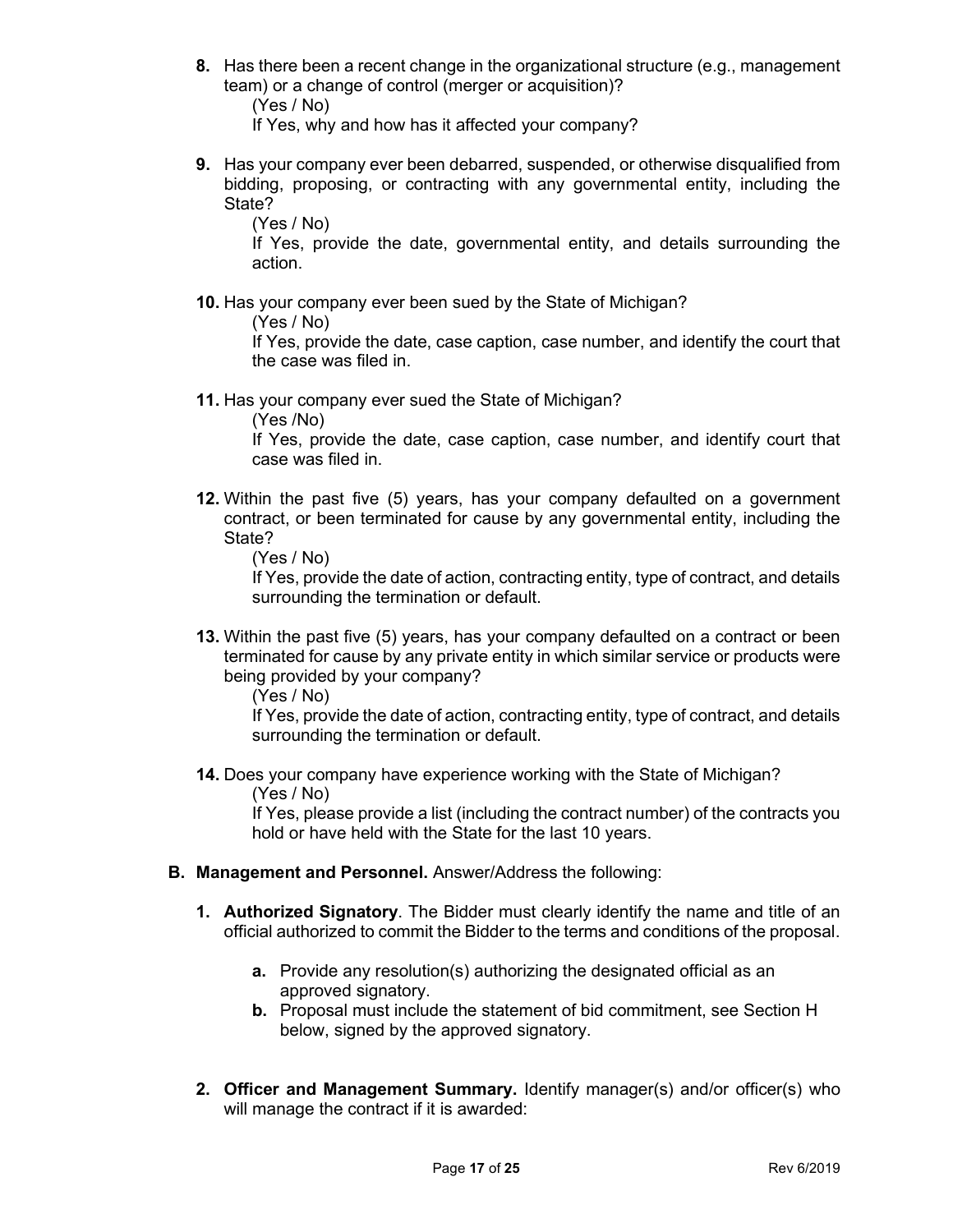- **a.** Provide current contact information including the manager/officer name, title, mailing address, email address, and phone and fax numbers.
- **b.** Provide their resumes or CVs.
- **c.** List their responsibilities and the specific tasks each assigned officer/manager will carry out and the anticipated time frames for each task.
- **3. Personnel Summary.** Identify proposed key project personnel, including job titles and years of relevant experience, responsible for performing the activities / services described in the Scope of Work.
- **4. Submit a Certificate Verifying Project Personnel**. The form is found in **Exhibit D**, attached and incorporated into this RFP.
	- **a.** Confirm Whether Any Assigned Personnel Receive Pension Payments from the State of Michigan. Review Exhibit A, Section I.I above for important information regarding Pensioned Retirees.

# **C. Experience.**

- **1. Prior Experience of Bidder**. Indicate prior experience of your organization that you consider relevant to the successful accomplishment of the project described in this RFP.
	- **a.** Include sufficient detail to demonstrate the relevance of such experience.
	- **b.** Include descriptions of qualifying experience, including project descriptions, costs, and start/end dates of projects successfully completed.
	- **c.** Include the name, address, and telephone number of the responsible official of the client organization who may be contacted.
	- **d.** The Authority has identified the following qualifications that it believes are necessary for the successful performance and completion of the services described in the Scope of Work:
		- **i.** Experience managing large research projects related to housing or other related issues;
		- **ii.** Experience identifying, collecting, analyzing, and presenting a wide variety of data and information and using such data/information to assess issue analyses and action steps. Experience using surveys, interviews, and/or focus groups to gather information.
		- **iii.** Experience effectively communicating research findings to stakeholders with various levels of understanding of complex subject-matter, including writing reports and creating and giving presentations; Experience successfully working collaboratively on large projects.
- **2. Experience of Proposed Personnel Assigned to Provide Services.** The proposal should describe the education and experience of the personnel who will be assigned to provide the proposed services, including managers who may oversee work of personnel.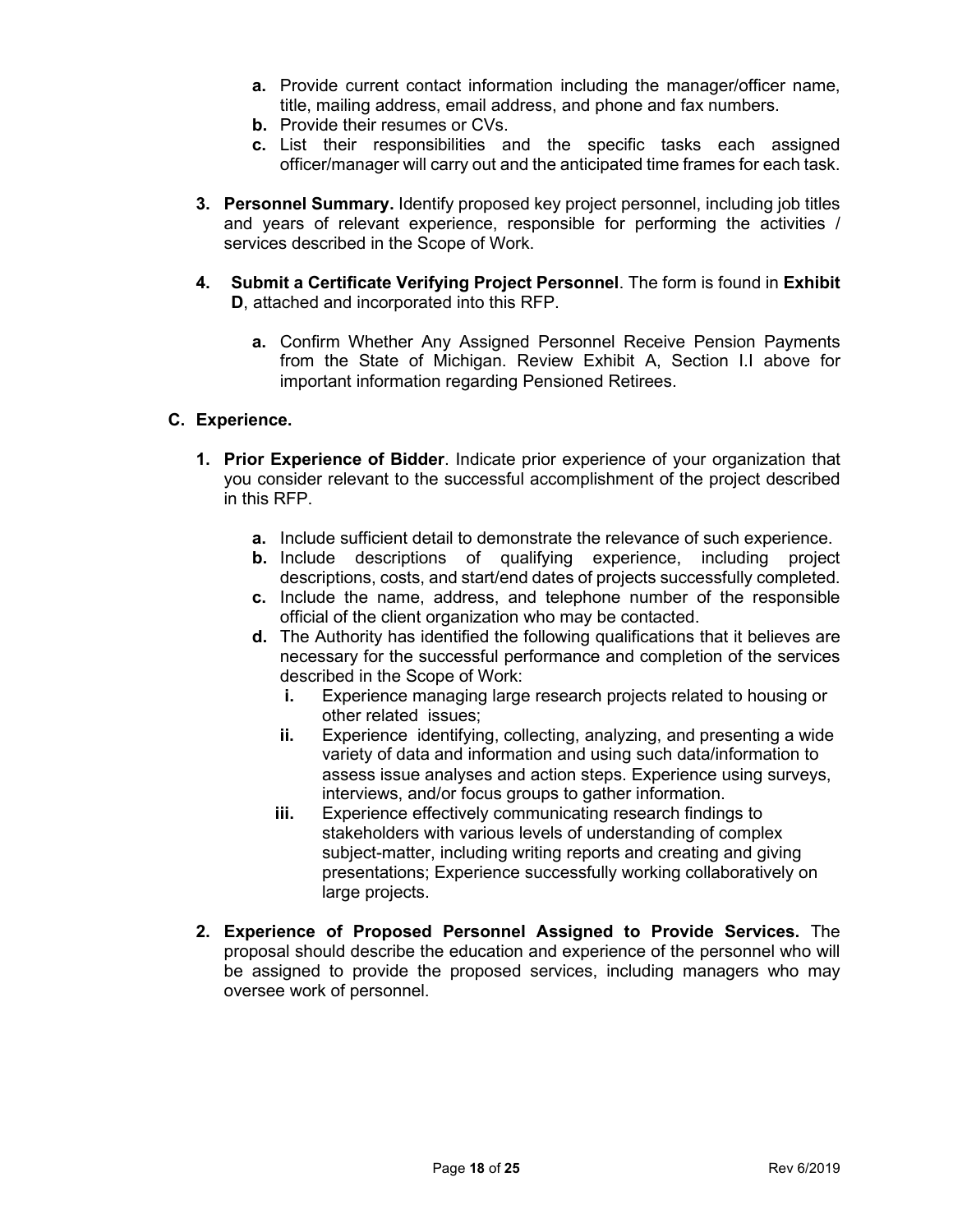- **3. Examples of Work.** Please submit recent (within five years) examples of work you feel are relevant to the project described in this RFP. For example, these samples might include the following:
	- **a.** Research reports related to affordable housing, issues related to the welfare of senior citizens, or other related topics.
	- **b.** Presentations pertaining to relevant topics.
	- **c.** Market studies or housing assessments pertaining to senior housing, including affordable rental housing.
	- **d.** Any other documents that show experience and skills that could be effectively applied to the proposed project.
- **4. Professional References.** Include professional references who can provide information regarding the Bidder's prior past performance.
- **5. Additional Information and Comments.** Include any other information that is believed to be pertinent but not specifically asked for elsewhere.

# **D. Proposed Services.**

- **1. How Services Will be Rendered.** Address and describe the process used to render the services and how the services will be rendered. This should be an overview of the methodology to be used, based on staff and time frames, to meet the project scope of work and complete the required services within the time frame of the project.
- **2. Use of Subcontractors.** If any work will be subcontracted, describe the following:
	- **a.** Work that will be subcontracted.
	- **b.** The process used to select the subcontractors.
	- **c.** The subcontractor's experience and expertise.
	- **d.** The names of the firms/individual(s) who will perform the subcontracted work.
	- **e.** How quality of service will be monitored and ensured.
- **3. Standards.** Describe or address the following:
	- **a.** The standards that the services will satisfy. (If standards of a professional association will be followed, identify the standards and the association.)
	- **b.** How quality of service will be monitored and ensured.
	- **c.** Whether "best practices" will be followed. (If applicable, identify the organization and/or document establishing such standards.)
- **4. Security of Data.** If the services to be rendered require the collection and/or use of confidential and/or personal data, confirm the following:
	- **a.** Has your organization established and used a policy to address the security of paper and electronic data?
		- (Yes / No)

If No, explain how your organization addresses the security of paper and electronic data.

*(Note: Please do not submit a copy of your security policy.)* 

**b.** Does your policy address the removal of confidential and/or personal data from storage media? (For example, does your firm's policy include the removal or "wiping" of data from hard drives when a computer is no longer used?)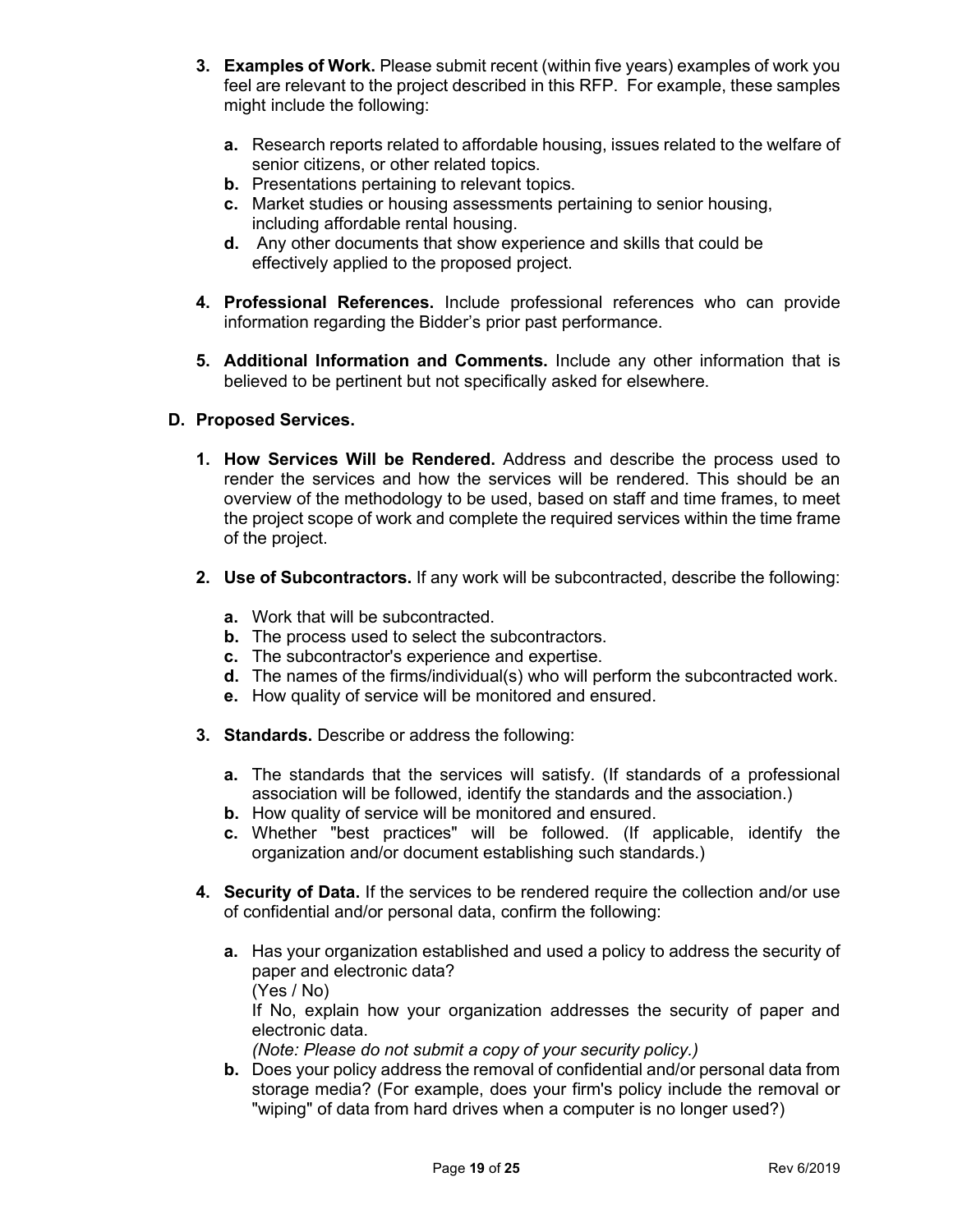(Yes / No)

If No, explain how your organization handles confidential and/or personal data.

- **5. Copyrighted Materials.** Acknowledge and/or confirm the following:
	- **a.** You agree that any and all products produced as a result of this contract shall be the property of the Authority.
	- **b.** You agree that the Authority shall (a) hold a copyright on all materials or products produced under the contract and (b) be allowed to file for a copyright with the United States Copyright Office.
	- **c.** You acknowledge that submitted documents will not contain in part or whole copyrighted materials.

# **E. Price Proposal & Budget**

**1. Price Proposal.** All rates quoted in proposals submitted in response to this RFP will be a firm fixed price for the duration of the contract. No price changes will be permitted.

**Proposals should reflect per diem rates in effect at the time of proposal submission.** State per diem rates are subject to change during the term of an awarded contract. Current travel information can be found here: **[https://www.michigan.gov/dtmb/0,5552,7-358-82548\\_13132---,00.html](https://gcc02.safelinks.protection.outlook.com/?url=https%3A%2F%2Fwww.michigan.gov%2Fdtmb%2F0%2C5552%2C7-358-82548_13132---%2C00.html&data=04%7C01%7CKellyJ11%40michigan.gov%7C80c71075c673484bccb908d8c2013c38%7Cd5fb7087377742ad966a892ef47225d1%7C0%7C0%7C637472657839283220%7CUnknown%7CTWFpbGZsb3d8eyJWIjoiMC4wLjAwMDAiLCJQIjoiV2luMzIiLCJBTiI6Ik1haWwiLCJXVCI6Mn0%3D%7C1000&sdata=eWSXmORdn1xUQsCq6EYuITVUPq%2FyVkY%2BEmtBpKicxC8%3D&reserved=0)**

- **2. Budget.** Include in the proposal a line item budget identifying all expenses related to the work to be performed. By submitting the bid, the Bidder acknowledges that it bears the risk that its expenses may exceed the proposed amount. The budget should include applicable items, which may include the following:
	- **a.** Staff costs broken down by each individual staff person. Include # of hours, per hour rate, and work assignment.
	- **b.** Lodging costs (based on State of Michigan per diem rates). Description should include when and why lodging is needed.
	- **c.** Meal costs (based on State of Michigan per diem rates). Description should include when and why meals are needed.
	- **d.** Transportation costs (based on standard State of Michigan mileage rate). Description should include type and reason for transportation cost.
	- **e.** Costs of supplies and materials. Description should include items to be purchased and reason for purchase.
	- **f.** Other direct costs. Description should include items to be purchased and reason for purchase.
	- **g.** Total Budget.
- **F. Schedule/Timeline.** Bids must include a schedule for delivery of services set forth in the Scope of Work, and cite the proposed deadlines for completing the tasks within the Scope of Work.

Include a timetable indicating how the project will be scheduled.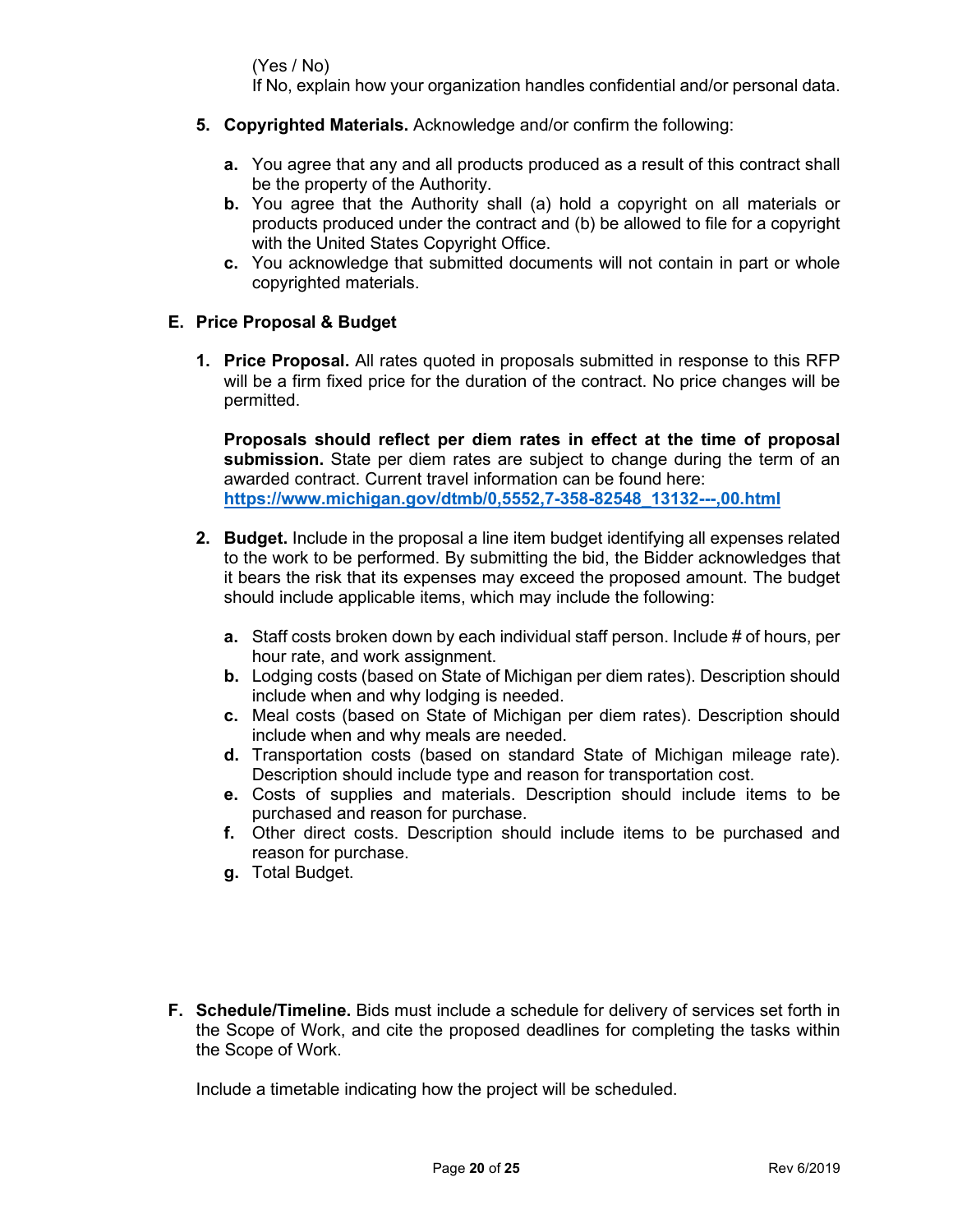| <b>Completed Service/Project Components</b> | <b>Estimated Completion Dates</b> |
|---------------------------------------------|-----------------------------------|
|                                             |                                   |
|                                             |                                   |
|                                             |                                   |

# **G. Disclosures.**

- **1. Interests in Authority Programs.** Authority programs include, but are not limited to, the Housing Voucher Program, any loans where the Authority is the lender, and any grants made by or administered by the Authority.
	- **a.** Does the Bidder, its officers, board members, and employees respectively, have any interests in Authority programs?

(Yes / No)

If Yes, please provide their name, title, and the Authority program for which the interests exist.

**b.** If the Bidder intends to use independent contractors or subcontractors to render services, do the independent contractors or subcontractors and their officers, board members, and employees respectively, have any interests in Authority programs?

(Yes / No)

If Yes, please provide their name, title, and the Authority program for which the interests exist.

- **2. Potential Conflicts of Interests.** Potential conflicts of interest may arise from the Bidder's officers, employees, members, board members, independent contractors or subcontractors the Bidder will use to render services, if the organization enters into a contract with the Authority.
	- **a.** Is the Bidder currently under contract and/or been awarded a grant from the Authority?

(Yes / No)

If Yes, please confirm whether any potential conflict of interest will exist if the Authority enters into a contract with the Bidder.

**b.** Does the Bidder, its officers, board members, and employees, hold a position with another entity that may be under contract or receiving a grant from the Authority?

(Yes / No)

If Yes, include an organizational chart from each entity under contract or awarded a grant from the Authority in which the Bidder or project personnel holds a position. Include each employee's position and title within the entity. In addition, indicate whether the Bidder or the project personnel is responsible for making financial decisions in his/her capacity and what measures have been implemented to ensure that funds are not comingled.

# **THE AUTHORITY RESERVES THE RIGHT TO DEEM A BID NON-RESPONSIVE FOR FAILURE TO DISCLOSE A POTENTIAL CONFLICT OF INTEREST.**

# **3. Family Members Who Work for Authority.**

**a.** Does the Bidder, its officers, board members, and employees respectively, have family members who work for the Authority?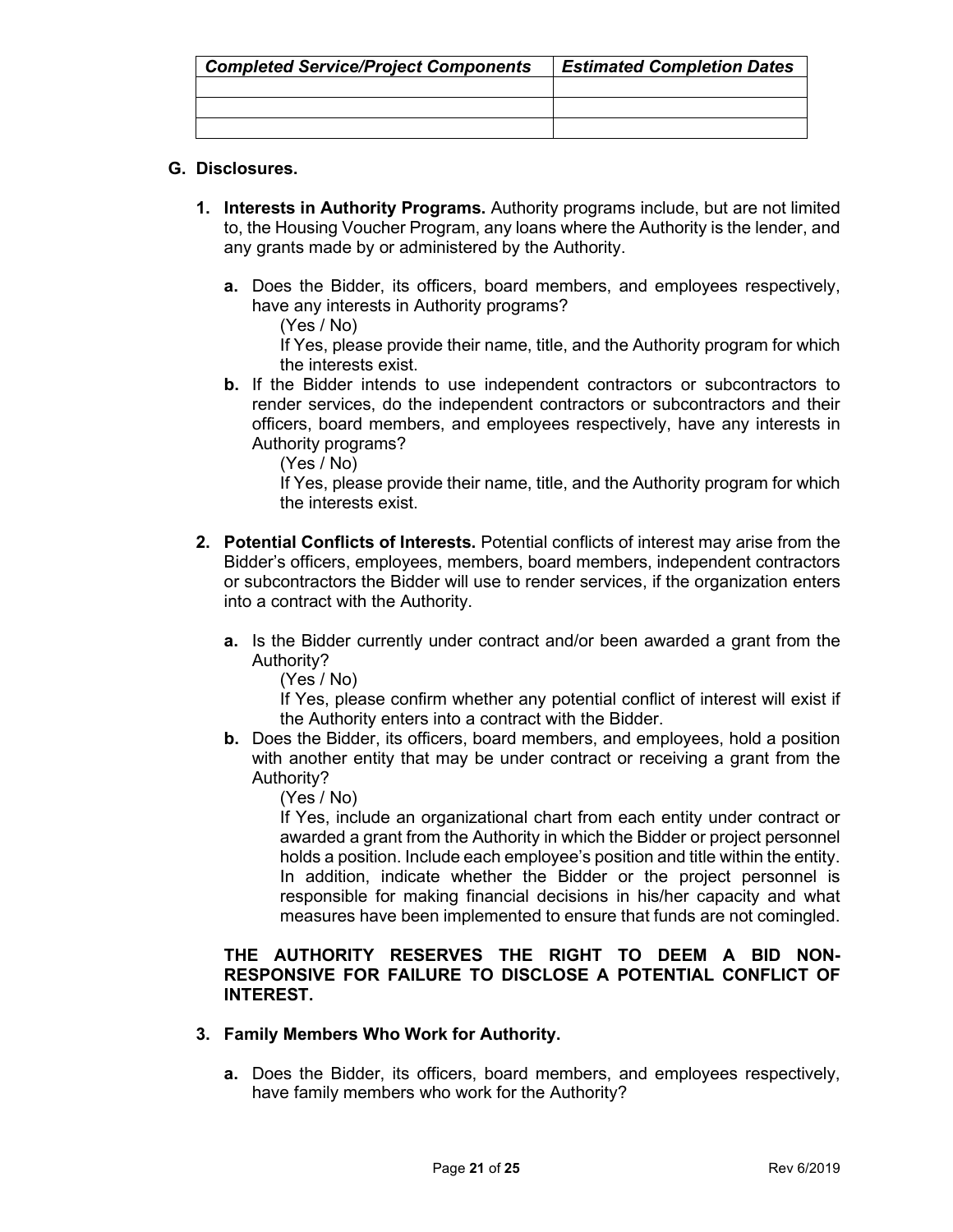# (Yes / No)

If Yes, please provide their name and the name of the family member currently employed at the Authority.

# **Rest of Page Intentionally Left Blank**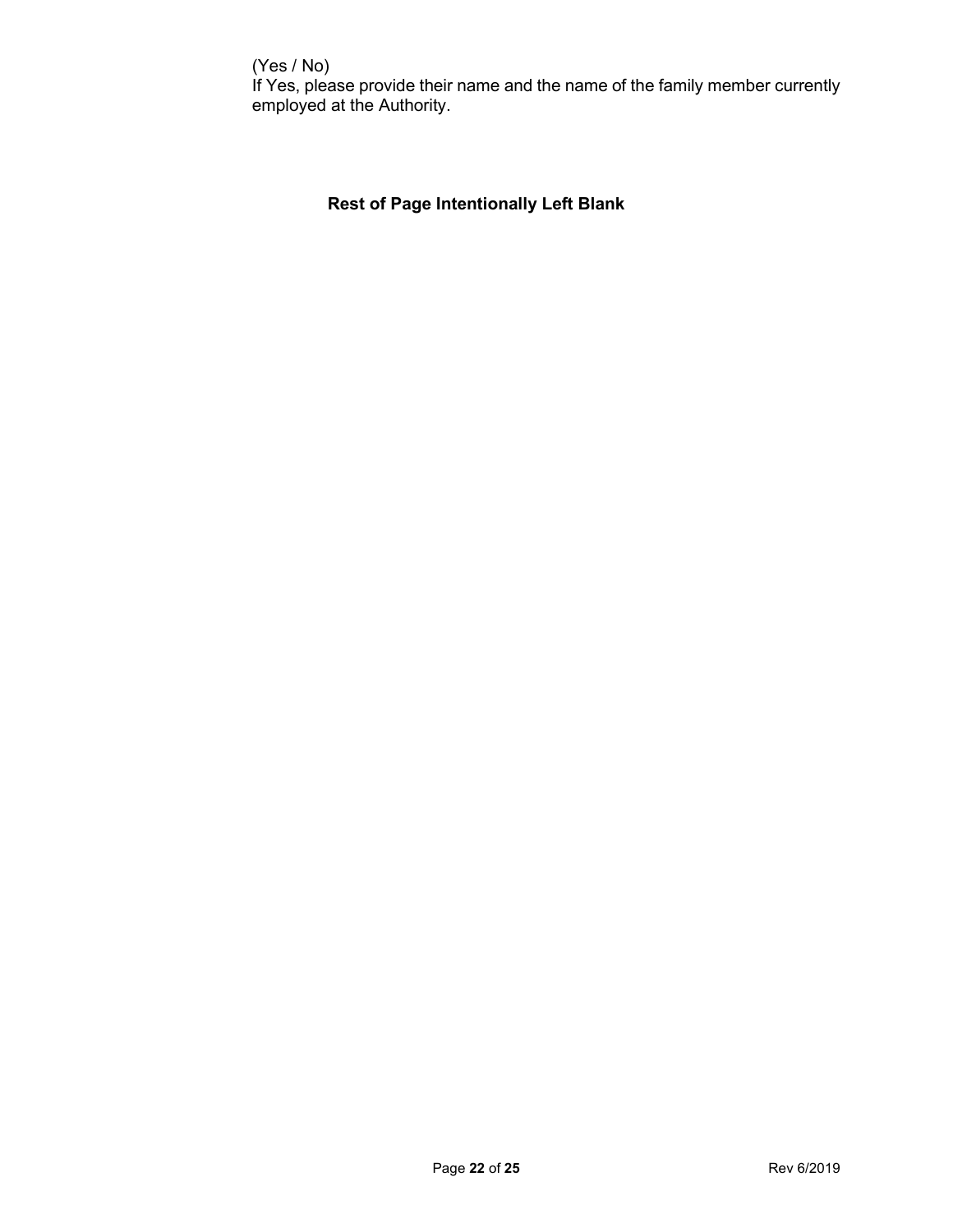**H. Signature Clause to be Signed by Bidder's Authorized Signatory.** Insert into the proposal and have the authorized signatory sign the following signature clause at the end of the proposal:

**I confirm that I have submitted this proposal on behalf of** 

*\_\_\_\_\_\_* **in response to the** 

**Michigan State Housing Development Authority's Request for Proposals for the MSHDA Senior Housing Study, 2021**

**I also confirm that I have read and understand the Authority's indemnification, copyright, data security and insurance requirements.** 

**By:\_\_\_\_\_\_\_\_\_\_\_\_\_\_\_\_\_\_\_\_\_\_\_\_\_\_\_\_\_\_\_\_\_\_\_\_\_\_\_\_\_**

**Its:** 

**Date:\_\_\_\_\_\_\_\_\_\_\_\_\_\_\_\_\_\_\_\_\_\_\_\_\_\_\_\_\_\_\_\_\_\_\_\_\_\_\_**

**Rest of Page Intentionally Left Blank**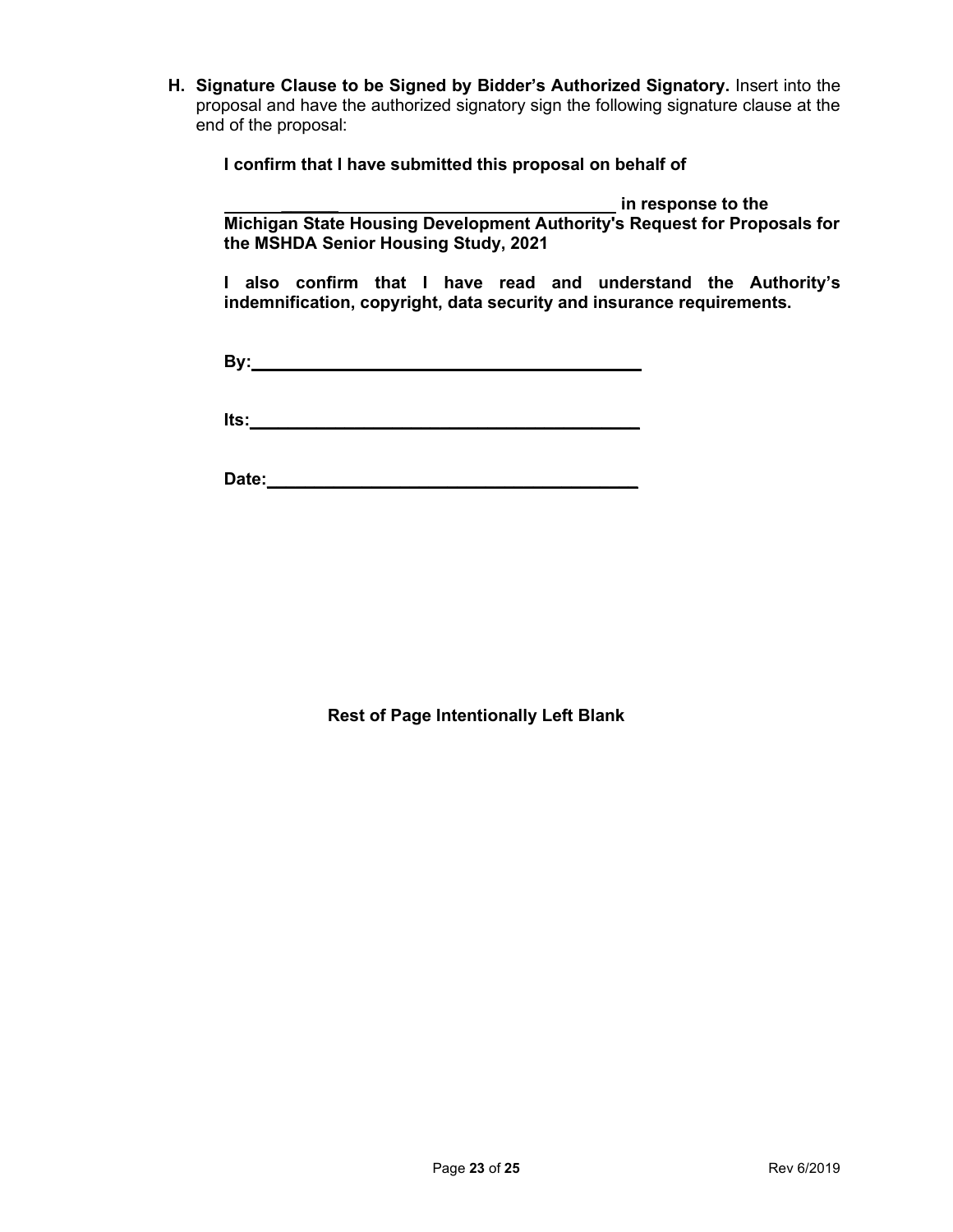#### **MICHIGAN STATE HOUSING DEVELOPMENT AUTHORITY REQUEST FOR PROPOSAL**

## **EXHIBIT D**

#### **PROJECT PERSONNEL**

#### **CERTIFICATE VERIFYING PROJECT PERSONNEL OF THE CONTRACTOR/SUBCONTRACTOR**

The Contractor/Subcontractor acknowledges that the following personnel are Project Personnel of the Contractor/Subcontractor:

(1) Name

*(Print or type name above line)*

Title with Contractor/Subcontractor

**Is this person a retiree who receives a pension from the Michigan State Employees**  Retirement System? Yes */No* 

(2) Name

*(Print or type name above line)*

Title with Contractor/Subcontractor

**Is the person a retiree who receives a pension from the Michigan State Employees Retirement System? Yes /No**

Name of Signatory for Contractor/Subcontractor:

Printed Name:

*(Print or type name above line)*

Its:

Signature: the state of the state of the state of the state of the state of the state of the state of the state of the state of the state of the state of the state of the state of the state of the state of the state of the

Federal Identification Number:

Pensioned Retirees (2007, MCL 38.68) (12/7/07 Rev)